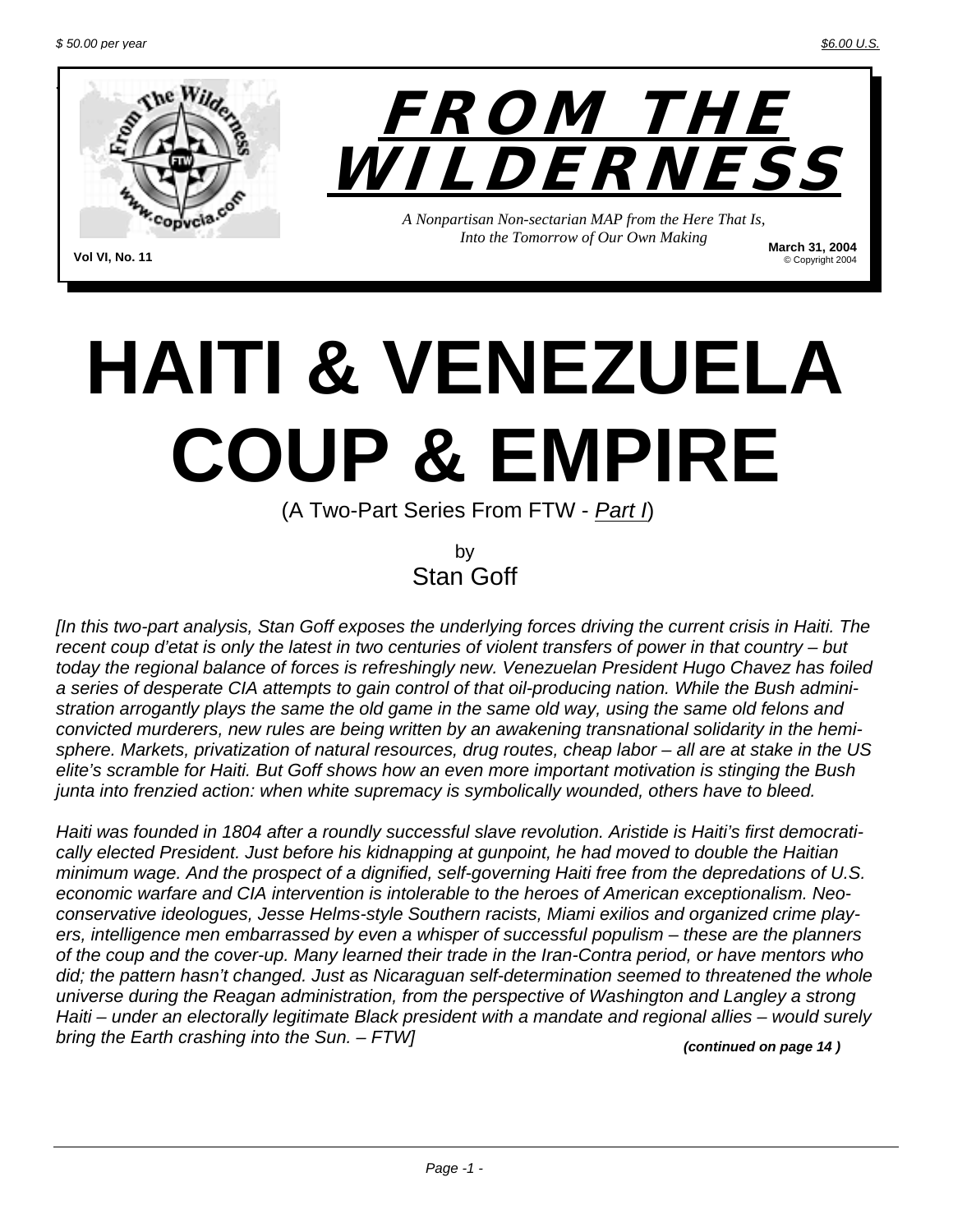#### *From the Wilderness*

Michael C. Ruppert Publisher / Editor

Contributing Editor………....…Peter Dale Scott, Ph.D. Contributing Editor–Energy…….…Dale Allen Pfeiffer

From The Wilderness is published eleven times annually Subscriptions are \$50 (US) for 11 issues.

> *From The Wilderness*  P.O Box 6061 – 350, Sherman Oaks, CA 91413 [www.copvcia.com](http://www.copvcia.com/) editorial: [editor@copvcia.com](mailto:editor@copvcia.com) subscriptions and customer service: [service@copvcia.com](mailto:service@copvcia.com)

(818) 788-8791 \* (818) 981-2847 fax

#### **TABLE OF CONTENTS**

| Haiti & Venezuela, Coup & Empire  page 1 |  |
|------------------------------------------|--|
|                                          |  |
|                                          |  |
| Cynthia McKinney, Mike Ruppert           |  |

© Copyright 2004 Michael C. Ruppert and *From The Wilderness Publications*, [www.copvcia.com](http://www.copvcia.com/). All rights reserved

#### **REPRINT POLICY**

Any story, originally published in *From The Wilderness* more than thirty days old may be reprinted in its entirety, non-commercially, if, and only if, the author's name remains attached and the following statement appears.

"Reprinted with permission, Michael C. Ruppert and *From The Wilderness* Publications, www.copvcia.com, P.O Box 6061 – 350, Sherman Oaks, CA 91413, (818) 788-8791. FTW is published monthly; annual subscriptions are \$50 per year."

THIS WAIVER DOES NOT APPLY TO PUBLICATION OF NEW BOOKS.

For reprint permission for "for profit" publication, please contact *FTW*. For Terms and conditions on subscriptions and the *From the Wilderness* website, please see our website at: [www.fromthewilderness.com](http://www.fromthewilderness.com/) or send a self-addressed stamped envelope with the request to the above address.

*Bulletin from the Good News / Bad News Dept*

#### **On April 15th Our Subscription Rates Will Increase** *(Keep reading to find out why)*

*FTW* has not increased its subscription rates in more than three years. In the meantime not only have our costs risen, but more importantly WE HAVE GROWN JOURNALISTICALLY.

We've enhanced

- the **Depth**,
- the **Timeliness**
- the **Quality**

of our coverage and increasingly cover stories in foreign countries

We have accomplished this by hiring talented journalists who work very hard on their stories and who write for us for a fraction of what they could earn in the mainstream media.

They've made their choice and shown their intergrity. If *FTW* is to continue leading the way, we must keep travelling and paying the great talent we attract to our pages. The more we grow, the more intellectual "health food" we can bring to our readers. It's that simple…

… and it's the same promise we've kept to our readers for six years.

**Beginning April 15, 2004 our new subscription rates are: Online: \$50 / year Hardcopy: \$65 / year** 

*So renew now at the current price and save!*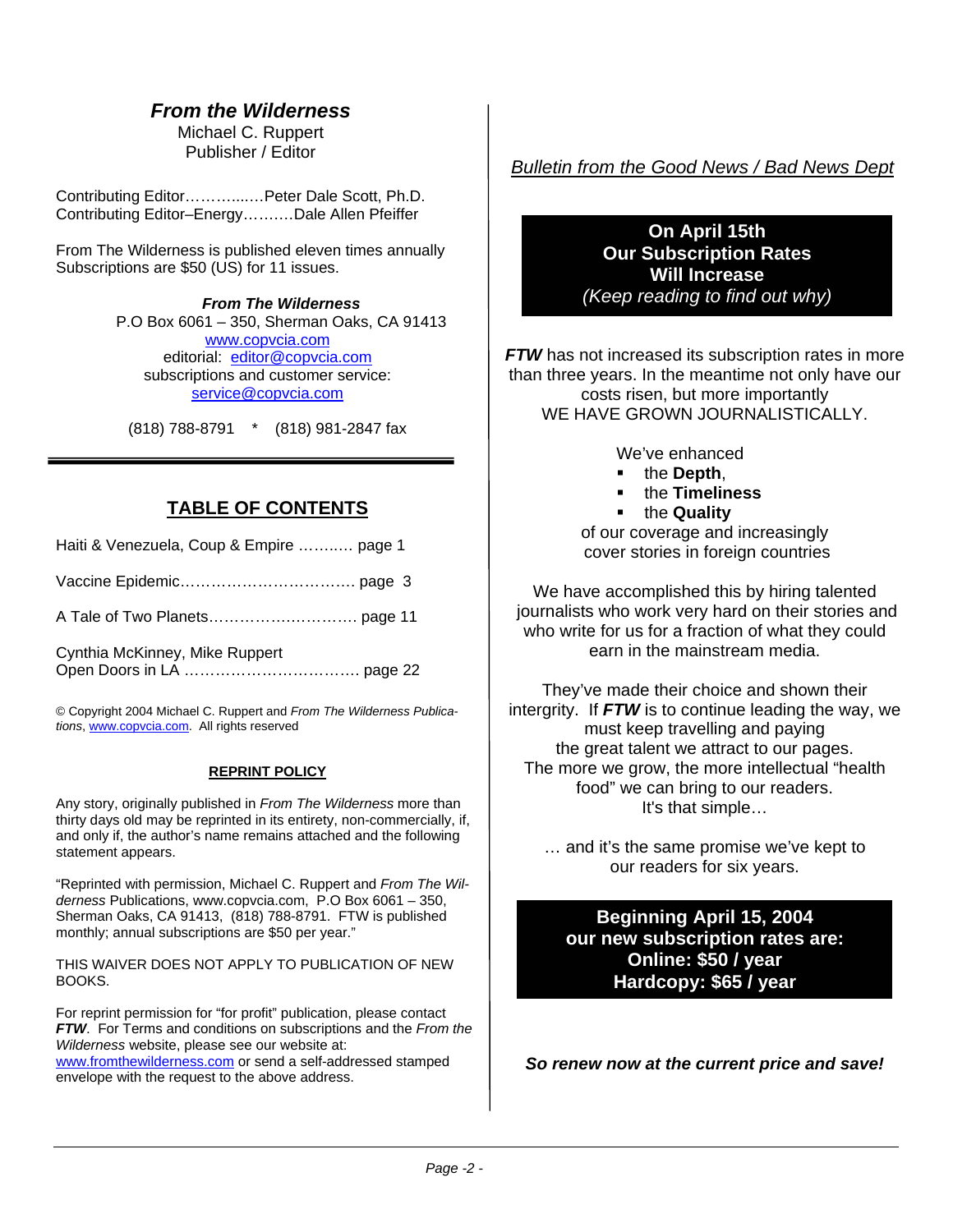# **VACCINE EPIDEMIC**

- *A Tragic History of Lies, Fraud, and Death Remains the Standard*
- *FDA Suddenly Approves Anthrax Vaccine by BioPort*
- *Nanotechnology and Gene Shuffling New Insanity*
- *Scarlet Cloud Drills Point to Illegal Aerosol Vaccine "Solution"*
- *AIDS Vaccine Hoax Is There an Alternative Agenda?*
- *Many Vaccines Proven to Promote Disease*

*by* 

Michael Kane *Additional research by Nico Haupt* 

 *[With the looming peak oil and natural gas crisis too close for comfort, the possibility of mass global depopulation is likely inevitable. From a string of mysterious deaths among world-class microbiologists there hangs the question – what projects were they working on? Some have speculated on the possible existence of a topsecret "doomsday bug" project as a "solution" for overpopulation as we exit the hydrocarbon era.* 

*There's little need to speculate on top-secret projects when the "next generation" of vaccines is dangerous enough. Pharmaceutical press releases are hitting the wires every day announcing multi-million dollar military contracts to create new vaccines including aerosols (potentially deliverable by airborne dispersion), nanotechnology, genetically modified pathogens, and the stockpiling of the same vaccines that have been harming Americans for decades – most notably BioPort's despicable anthrax vaccine.* 

*With a bioterror attack on American soil having been virtually guaranteed by the Homeland Security Department, the reality of this translates into big bucks for the pharmaceutical industry.* 

*When considering Dutch economist Maarten Van Mourik's historic quote that it may not be profitable to slow the effects of Peak Oil, we need to take a hard, sobering look at what is profitable and what is happening under our noses.* 

*By strange coincidence, as this story was out for proofreading, the New York Times reported on March 11th that the federal government had just issued an open solicitation for enough anthrax vaccine to inoculate 25 million people. – MCR]* 

March 16, 2004 1800 PST (*FTW*) – The current vaccine market is valued at \$9 billion and is expected to triple in value by  $2012<sup>1</sup>$  How and why is this new economic bubble being inflated?

#### **FORCING EXPERIMENTAL VACCINES ON SODIERS: JUNK SCIENCE**

Six soldiers represented by attorney Mark Zaid have filed suit against the government for experimenting on them with the BioPort anthrax vaccine. BioPort is the nation's only current manufacturer of the vaccine. The charge states that the vaccine was considered investigational for inhaled anthrax, and therefore its mandatory administration was experimental and illegal.

It's crucial to start from the beginning. On November 2, 1970, the FDA granted an anthrax vaccine license to MDPH (now BioPort) though neither had conducted a controlled field trial. The data presented in support of the vaccine made a mockery of science for three reasons.

1. The study cited was of a completely different strain of vaccine made by Merck, Sharp, & Dohme.

2. The manufacturing process used in making the vaccine changed when MDPH took over.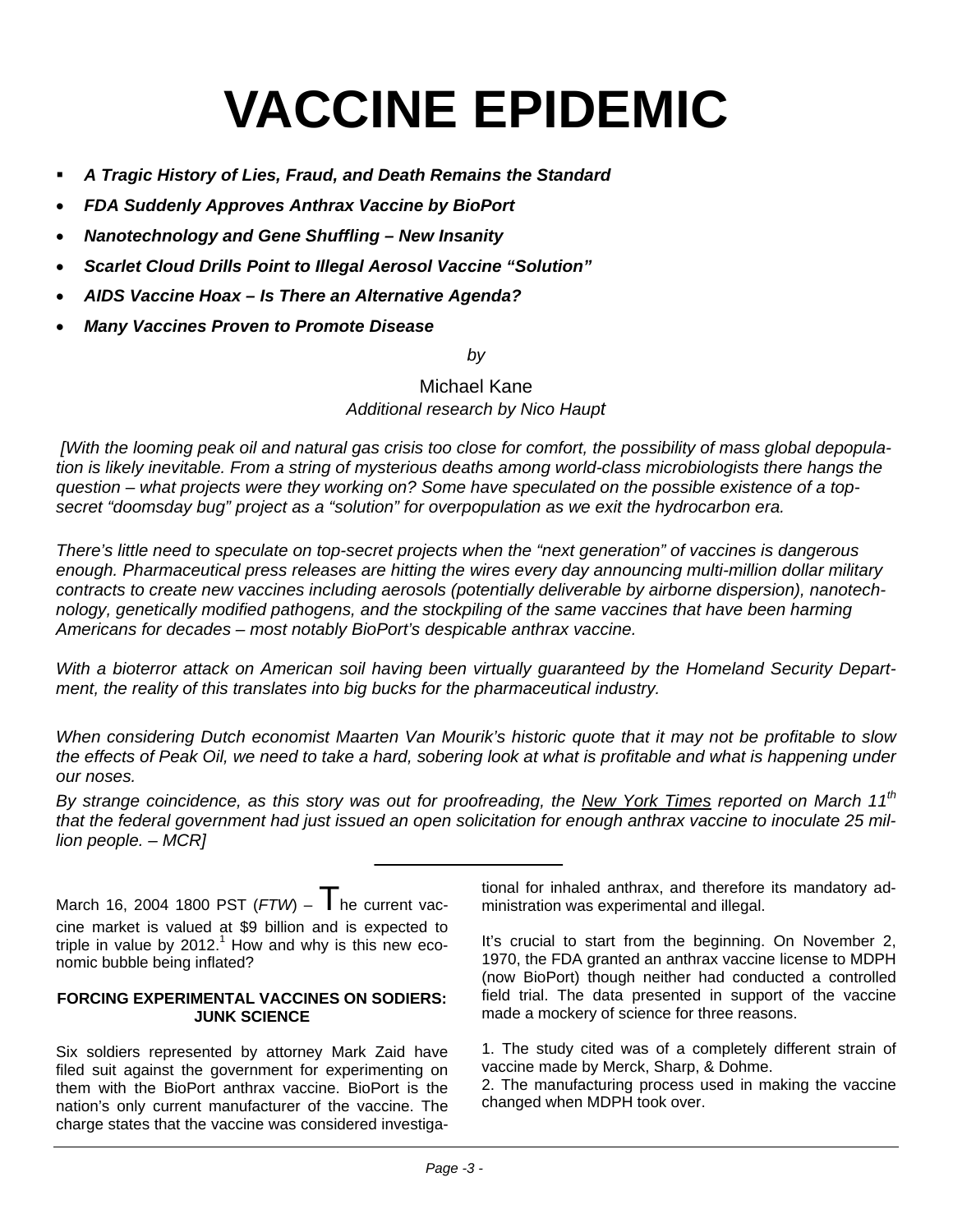3. The ingredients used to make the vaccine were changed. $^{2}$ 

So this license was a complete fraud. How can a vaccine be licensed based on the testing of an entirely different vaccine? The whole sordid, disastrous history of anthrax vaccine follows from this central episode.

How can we even discuss the resulting mountain of distortions and lies, when the original license granted was fraudulent? The only ethical, and logical answer is to ban this vaccine in perpetuity. Think that statement's too strong?

#### Keep reading.

On Dec. 22, 2003, the US District Court for the District of Columbia ordered the military to stop using its soldiers as guinea pigs for dangerous experimental anthrax vaccines.<sup>3</sup>

Last year, army sergeant Rachel Lacey died from complications caused by the anthrax vaccine, according to an autopsy report from the Mayo Clinic in Rochester, Minnesota.<sup>4</sup> This was not an isolated case; the anthrax vaccine is the likely cause of a pneumonia-like illness that may be reaching epidemic proportions in our military.

Despite strong evidence suggesting that the vaccine is causing soldiers to get sick, the Pentagon is denying the possibility. Instead, they claim that cigarette smoking is a leading factor. Staff Sgt. Neal B. Erickson Sr. doesn't smoke, and had exhibited pneumonia-like symptoms 10 days after his fourth anthrax shot. The anthrax vaccination requires six injections over eighteen months. He received the next shot in August, and 10 days later he was hospitalized in California. All tests for viruses or bacteria came back clean. It was essentially labeled as a type of pneumonia.<sup>5</sup>

investigated by the Pentagon.<sup>6</sup> But the Pentagon does not plan on including Erickson in their investigation of what they call a "mysterious pneumonia cluster". Erickson has said there are at least four other cases in his squadron, including another hospitalization. There are at least a hundred cases like this – and multiple deaths, many of which are not being

In an interview with UPI Editor Mark Benjamin, Erickson said, "I'm real touchy here. Come a few more months, I'm in line to get another (anthrax shot). It's not like we have a choice in the matter." Refusal could result in a court martial.

It makes one wonder just how long the Pentagon will play these insane games of "blaming smoking" while a 2 ton elephant is sitting in the barracks. Thousands of Gulf War I veterans were poisoned by depleted uranium and the same despicable BioPort vaccine over a decade ago under George Herbert Walker Bush, later continued under Bill Clinton.<sup>8</sup> This is nothing new!<sup>9</sup> By now I suppose you're saying, "Thank god they stopped poisoning our troops!"

Keep reading.

#### **BUSINESS AS USUAL**

Let's jump back to October, 2003, when 80.3 million of our tax dollars were spent in ordering VaxGen Inc. to develop an experimental anthrax vaccine. An additional \$71.3 million was contracted to Avecia for 3 million doses of a new recombinant anthrax vaccine.<sup>10</sup>

Those are serious contracts. Obviously there are those in the military-industrial complex who weren't pleased with the court decision to stop mandatory vaccination of soldiers. Although the ruling was for a different vaccine, it set a precedent for VaxGen and other big pharmaceutical corporations.

So what happens? Within weeks of this court ruling the FDA suddenly approves BioPort's anthrax vaccine as "safe and effective" against inhalation anthrax.

#### **PERFECT TIMING?**

In light of the FDA's sudden change of heart, the Department of Defense moved to resume mandatory vaccination of soldiers.

Judge Emmit Sullivan, who ruled that soldiers should not be "used as guinea pigs" with experimental anthrax vaccines, issued a subsequent order allowing the Pentagon to resume its mandatory vaccination program. This has been called a "temporary boost" for the Michigan-based BioPort.

In his two-page order Judge Sullivan wrote, "Although the timing of the issuance of the rule is arguably highly suspicious, nevertheless, the rule has been issued and the principal reason for the issuance of the injunction has been addressed by the government".

Just days before this ruling the Pentagon ordered a \$29.7 million order of anthrax vaccine from BioPort, part of a \$245.6 million contract, in anticipation of the reversal.<sup>11</sup>

So let's say 5 or 10 years down the road a soldier, who has long since been administered the anthrax vaccine, has a child born with multiple birth defects. I suppose that's just too bad. It couldn't have been from the vaccine because the Pentagon and FDA said it was "safe and effective". But the FDA has admitted it is still uncertain as to what the longterm effects of the vaccine may be.

ABC Medical Reporter Nicholas Regush stated that the current anthrax vaccine from BioPort is based on "hope and apparent desperation," not good science.<sup>12</sup> A leaflet inserted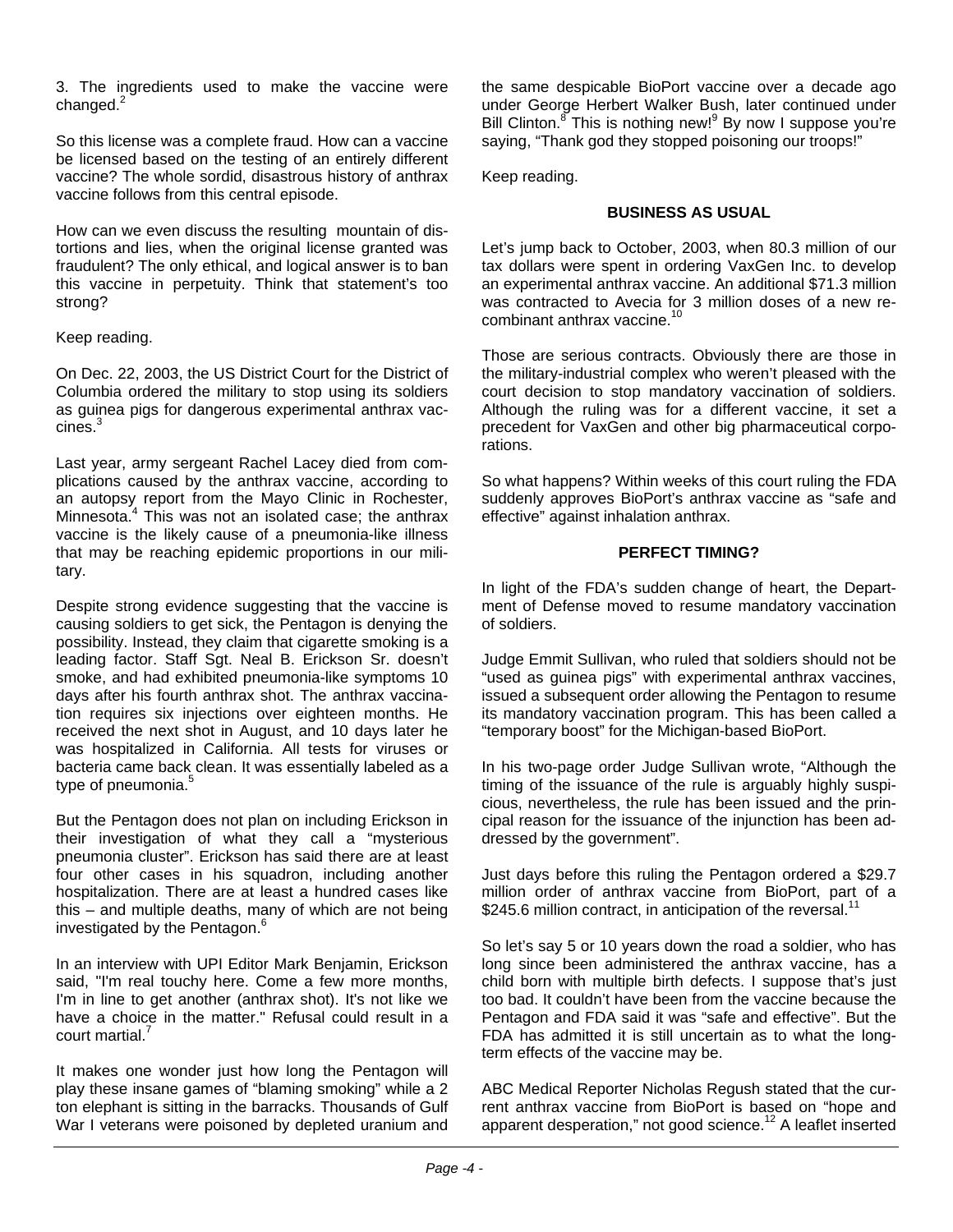with the anthrax vaccine, which originally stated that adverse reaction occurred in 0.2 percent of cases, was recently revised to reflect a rate of 5 to 35 percent.<sup>13</sup>

This vaccine had not received FDA approval for inhalation anthrax in over 30 years, and they've held it up for 18 years since 1985, but the FDA suddenly experienced a change of heart in perfect time to reverse Judge Sullivan's historic ruling. In the FDA statement from December 30, 2003, they specifically state that their decision was based on studies from 1985, so no new supporting evidence has been presented.<sup>14</sup> The FDA is showing its true colors here. It is notorious for conflict of interest, and much of that conflict comes from FDA ties to big pharmaceutical companies.

#### **WHY SHOULD THEY?**

Just days later VaxGen was granted FDA fast track status to get their "next generation" anthrax vaccine to market. Talk about big contracts – they're receiving \$280 million (our tax dollars) from three separate NIH contracts to develop this vaccine.<sup>15</sup> They need to vaccinate our soldiers whether it saves them or kills them, and it doesn't matter which; there's simply too much money on the line to care. This is viral capitalism – destroying the host for profit.

Ironically, in the midst of this controversy involving Bio-Port's anthrax vaccine, UPI Investigations Editor Mark Benjamin was presented with a journalism award for exposing the problems of sick U.S. soldiers, including linking deaths in Iraq to the anthrax vaccine. Adding to the irony, the award was presented to him in Washington, D.C. in an event sponsored by the U.S. Senate press gallery.<sup>16</sup>

#### **BATTLING THE PENTAGON – FIGHTING THE GOOD FIGHT**

Attorney Mark Zaid has actually cornered the Pentagon with regard to the experimental anthrax vaccine as it pertains to his clients. This is from *Insight Magazine*:

*The central issue is whether the anthrax vaccine is licensed for inhalation anthrax … In hindsight, the plaintiff attorney says the Pentagon might have avoided the entire controversy by claiming that the vaccine was to protect troops in case they came into contact with anthrax through the skin, because no one disputes it was licensed for that situation. "If they had taken that posture from day one they could have gotten away with it," Zaid says, although he believes there are legitimate healthrisk issues even in that case which have not been fully addressed.17*

If the central issue is whether the anthrax vaccine was licensed for use against inhalation anthrax, the FDA showed it was not approved for such use by issuing their statement on December 30, 2003, long after the shots were administered. There was no informed consent and the experimental injections were mandatory for military personnel, which makes the forced vaccinations patently illegal.

In the end it appears the Pentagon's lies will catch up with them. Pending court decisions will show whether the legal system works. In the meantime this dangerous vaccine, with a fraudulent license from 1970, has resumed its mandatory place for our service personnel.

Twenty-year-old Specialist Kurt Hickman, who was convicted in a December 2003 court-martial of disobeying a direct order by refusing to take the anthrax vaccine, had that conviction overturned after the mandatory vaccination program was banned by Judge Sullivan's historic ruling. He did not refuse to be deployed with his unit to Iraq.<sup>18</sup>

After the FDA had its sudden change of heart, Hickman refused the shot yet again and was charged, again, in Indiana. However, the Army dropped the charge when his unit was deployed to Iraq. Apparently Camp Atterbury commander Lt. Col. Kenneth D. Newlin intervened and the charges were dropped. In this rare exception Hickman seems to have beaten the system.

Hickman is not alone; at least three other soldiers have been deployed to Iraq after refusing the anthrax shot.<sup>19</sup> Some brave commanders are resisting Pentagon pressures and risking the loss of possible promotions to do the right thing. Will BioPort's dangerous vaccine maintain its mandatory status when the draft is reinstated in 2005? That's going to be a hot issue when the time comes.

#### **WHERE'S CONGRESS?**

Where's the Congress in all this? Funny you should ask…

You may recall that Senator Patrick Leahy, in November of 2001, demanded that Attorney General John Ashcroft explain his order to wiretap attorney-client phone conversations, in complete violation of the Fifth Amendment. Leahy demanded a response by November 13, 2001. His answer came a little late. On November 16, Senator Leahy received an anthrax letter. Tom Daschle, the former Senate majority leader, received an anthrax letter also. Congress has been out of the anthrax vaccine debate ever since. How conven $i$ ent $20$ 

Robert Stevens, editor of The Sun tabloid in Florida died on October 5, 2001 from an anthrax letter sent to Sun headquarters. His wife, Maureen Stevens, is suing the government for lax security. Her attorney, Richard Schuler, has said DNA tests would prove the anthrax strain used was produced at the U.S. Medical Research Institute of Infectious Diseases at Fort Detrick in Frederick, Md. Schuler has been denied access to the DNA tests, and the federal government is asking the courts to delay the law suit for "national security" concerns.<sup>21</sup>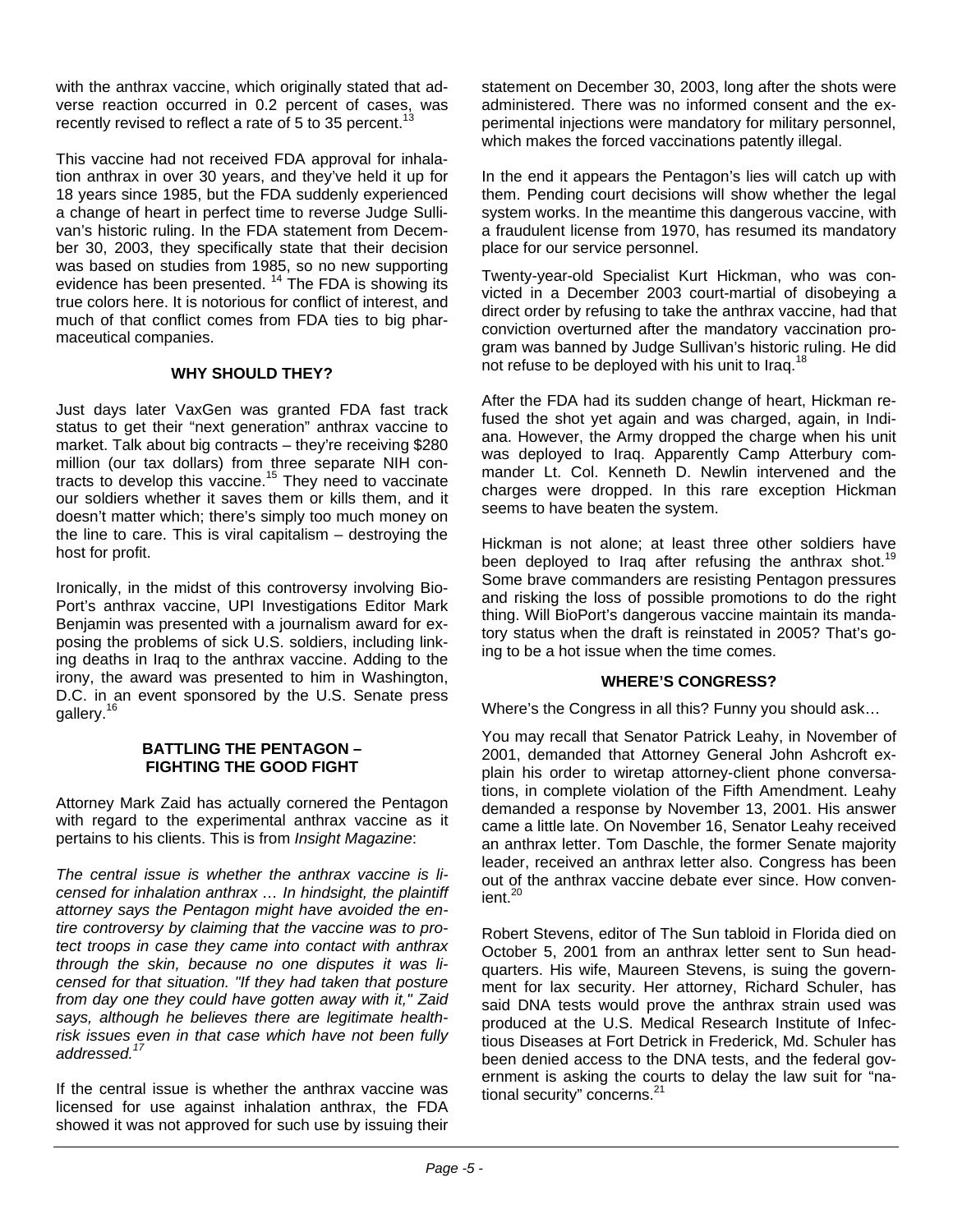In Congressional Testimony on February 12, 2004, Tom Ridge stated:

(\$2.5 billion for) Project BioShield allows the Federal Government to pre-purchase critically needed vaccines and medications for biodefense as soon as experts agree that they are safe and effective enough to be added to the Strategic National Stockpile.<sup>22</sup>

With BioPort's anthrax vaccine receiving a sudden approval from the "experts" at the FDA, and VaxGen's anthrax vaccine given fast track approval to get past the "experts" as quickly as possible, it seems that the plan isn't to have these stockpiles gather dust. BioPort says it expects to sign its first contract to provide the anthrax vaccine for civilians sometime this year, but has not named the potential client.<sup>23</sup> Get the picture?

Recently the NYPD announced it has undergone massive contingency exercises for the scenario of a chemical or biological attack in Manhattan. Scenarios may include mass dissemination and administration of vaccines and quarantining people in their own homes. The city has also recently changed its health codes to detain anyone health officials suspect of having been exposed to a deadly infectious pathogen.<sup>2</sup>

#### **THE NEXT GENERATION OF INSANITY**

BioSante Pharmaceuticals has just announced a subcontract with DynPort (a subsidiary of CSC-DynCorp) to develop anthrax vaccines using nanotechnology based alternative delivery systems.<sup>25</sup> Nanotechnology involves building new structures at the molecular level. Atoms are individually moved, one at a time, to create new mole-

cules, some of which do not occur in nature.

The National Institute of Allergy and Infectious Disease is funding \$8.3 million to University of Maryland researchers to develop an oral anthrax

vaccine. They hope to provide vaccination with 2 doses of genetically engineered oral vaccine.<sup>26</sup>

The World Health Organization (WHO) is promoting aerosolized vaccines for measles and rubella. Clinical trials are planned for this year and could be completed by 2007. The two systems the WHO has presented for delivery of the vaccines are jet nebulizers and ultrasonic nebulizers.<sup>27</sup>

This program is promoted for the developing world, where conditions for needle hygiene are often lacking; but one can easily see the day when most vaccines will be aerosolized. These delivery systems are still beset by technical problems and safety concerns.<sup>28</sup> Since such concerns have not stopped dangerous vaccine injections, it is unlikely they will stop aerosol vaccines. The Measles Aerosol Project has been given high priority by WHO, in partnership with American Red Cross and the CDC (Center for Disease Control). The project has received financial support from the Gates Foundation.<sup>2</sup>

The story of a secret cabinet level experiment named "Scarlet Cloud" was reported by Suzanne Malveaux of CNN's Washington Bureau on Dec. 28, 2003, and by Judith Miller in the *New York Times* on the same day. Miller wrote that officials stated the exercise "…showed that antibiotics in some cities could not be distributed and administered quickly enough and that a widespread attack could kill thousands" – the widespread attack was war-gamed as anthrax. $30$ 

So what's the solution? Miller's 2001 book "Germs" obliquely suggests what DARPA's idea of the "solution" might be.

#### **AERIAL-AEROSOL VACCINATION**

"Perhaps someday the military would have a detergent that could be sprayed over people and neutralize an anthrax attack … A cloud of vaccine, sprayed over many square miles, was seen as potentially the simplest way to protect people and animals from epidemics".<sup>31</sup> (J. Miller, "Germs", pg. 307)

DARPA – the Defense Advanced Research Project Agency, gave Maxygen a \$3.8 million contract in 1998, and a \$7.7 million contract in 1999 (Maxygen reports the contract as  $$6.7$  million). $^{32}$ 

Maxygen literature indicated that this was a three-year grant



to use its proprietary MolecularBreeding ™ directed evolution technology to protect against a broad spectrum of Pathogens. Maxygen is involved in what they themselves call "gene-shuffling", creating genetically modified

vaccines working directly with DARPA.

 $\boxtimes$ ☑

The military asked Maxygen to develop aerosol-based vaccines that could be inhaled to 'safeguard' people against a broad range of pathogens. Shaun Jones, the first director of DARPA's Unconventional Countermeasures program has said the value of many of their programs will not be known till they are tested on people. $33$ 

"Scarlet Cloud" was a tabletop exercise that eerily resembles the mass emergency drill on October 24 through 26 of 2000, which practiced rapid response for a thenhypothetical scenario: an airliner being crashed into the Pentagon. Check the army's own website for the details.  $34$ 



*(Photos originally published by the World Health Organization)*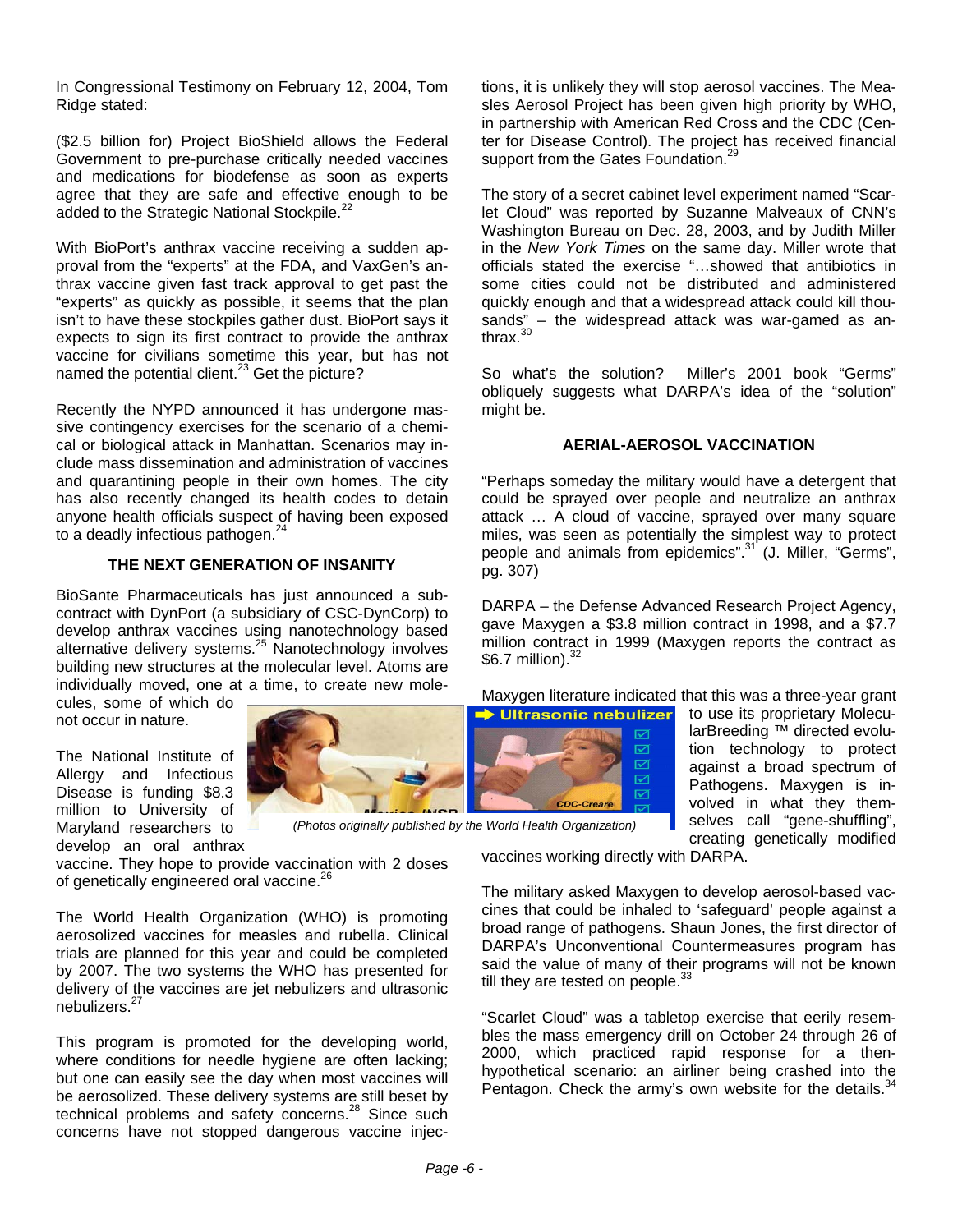That was just under two years before the 9-11 attacks. Is it possible that "Scarlet Cloud" is preparation for what is to come? Is it a guarantee that a mass biological attack is coming to American soil?

What is known is that those who would benefit the most from such an attack include BioPort, Maxygen, VaxGen, DynPort, BioSante, the Department of Defense, and large sectors of the military-industrial complex. If such an attack happens soon, BioPort would be the big "winner" since no one else has an FDA license and approval to administer an anthrax vaccine. Another big "winner" would be Bayer (now cleansed of its Nazi past), the manufacturer of the antibiotic Cipro. Such an attack could occur just as 9-11 occurred – through a complex war game scenario that is manipulated by terrorists at the top of the military-industrial-government complex.

In an age of genetically modified anthrax strains, we would never know what strain was actually used in a biological attack on the populace. The BioPort vaccine might well be totally ineffective, unless it matches the strain of anthrax that used in an attack. And if the Bio-Port vaccine is used in a mass immunization program it will likely cause fatalities of its own.

#### **411 BLACKOUT – TESTING GROUND FOR AERIAL AEROSOL "VACCINATION"?**

Members of my community in Nassau County, NY, including myself, witnessed an aerial-aerosol spray operation at 8pm on August 14, 2003 during the east coast blackout. Just like 911, the "411 Blackout" may have been part & parcel to war game scenarios.<sup>35</sup> Part of those scenarios involved aerosol spray operations, but what for?<sup>36</sup>

The spin for the aerosol operation witnessed in Nassau County, if it is eventually required, may be that they were running drills for mass aerosol vaccination of the public.

Is it true?

Possibly. A vocal minority of high-level doctors and medical experts believes most vaccines have never been proven to prevent disease – quite the contrary. Many vaccines directly weaken the immune system, and in some cases, can cause the disease they are meant to prevent. In the case of the BioPort anthrax vaccine, multiple diseases can be induced after injection. This is a phenomenon known as provocation disease.<sup>37</sup>

Might there be a hidden agenda here? Gary Null has compiled the leading body of work analyzing the dangers surrounding vaccines. His research is well worth reading – vaccines are not what they seem. Here is one of the best summaries I've read to date on vaccines, in laymen terms, from Michael Verney-Elliot…

*The vaccine scam works like this. Identify and magnify an 'epidemic' disease, whip up world panic, and devise a vaccine against the supposed causative agent. Administer the vaccine, preferably just before the epidemic starts to wane naturally, and then, when the cases of the disease start to diminish, claim the vaccine has worked and the pharmaceutical company who manufacturers it will get the credit for saving mankind. There will be bouquets and Nobel prizes all round and every one makes a lot of money. One has only to look at the cases of the anti-polio and anti-smallpox vaccine campaigns to see the classic modus operandi in taking credit for ending the epidemics, which in the manner of all self-limiting phenomena, were already dying out before the vaccine was introduced…*<sup>38</sup>

Are vaccines scams? The answer is usually: Yes, at least a scam, often worse. Thimerosal, a commonly used vaccine preservative, contains toxic levels of mercury shown to increase autism in children.39 Worse yet, Melissa Ross of First Coast News recently revealed documents that prove the CDC knew thimerosal used in Measles vaccines was linked to autism and deliberately covered it up. $40$ 

#### **"VACCINES" IN THE AIR?**

Do we want vaccines in the air? One need only reference Clouds of Secrecy, written by Leonard A. Cole, which documents clandestine American military aerosol operations unleashed in the subways of New York and sprayed in San Francisco in 1950. The operations were conducted to assess the ability of pathogens to spread through urban centers.

Cole details the case of Edward J. Nevin who died of a mysterious infection in a Stanford hospital that year. Nevin's grandson filed suit in 1981 against the government, claiming the aerosol operation in San Francisco was responsible for his grandfather's death. The judge in the case barred a scientist from testifying on the plaintiff's behalf.  $41$ 

Then there is Project Shad, which Judith Miller leaves out of her book Germs. Project Shad is not listed in the book's extensive index. This is the same Judith Miller who used Ahmed Chalabi as an unidentified source for her spectacular (and now completely discredited) weapons of mass destruction claims before Gulf War II in Iraq.

Project Shad (1963-1970) was a series of despicable U.S.G. clandestine experiments – spraying aerosol clouds over tugboats filled with Americans. VX Nerve agent and Sarin gas were used, but the military never said exactly when this was done. To admit the exact date of such an illegal experiment would expose those responsible to possible prosecution.<sup>42</sup>

#### **WALL ST. & THE BLACKOUT– DOWN THE RABBIT HOLE…**

In a bizarre twist, a company named Emerson received critical acclaim in the business world for their backup UPS (emergency energy) systems that allowed the New York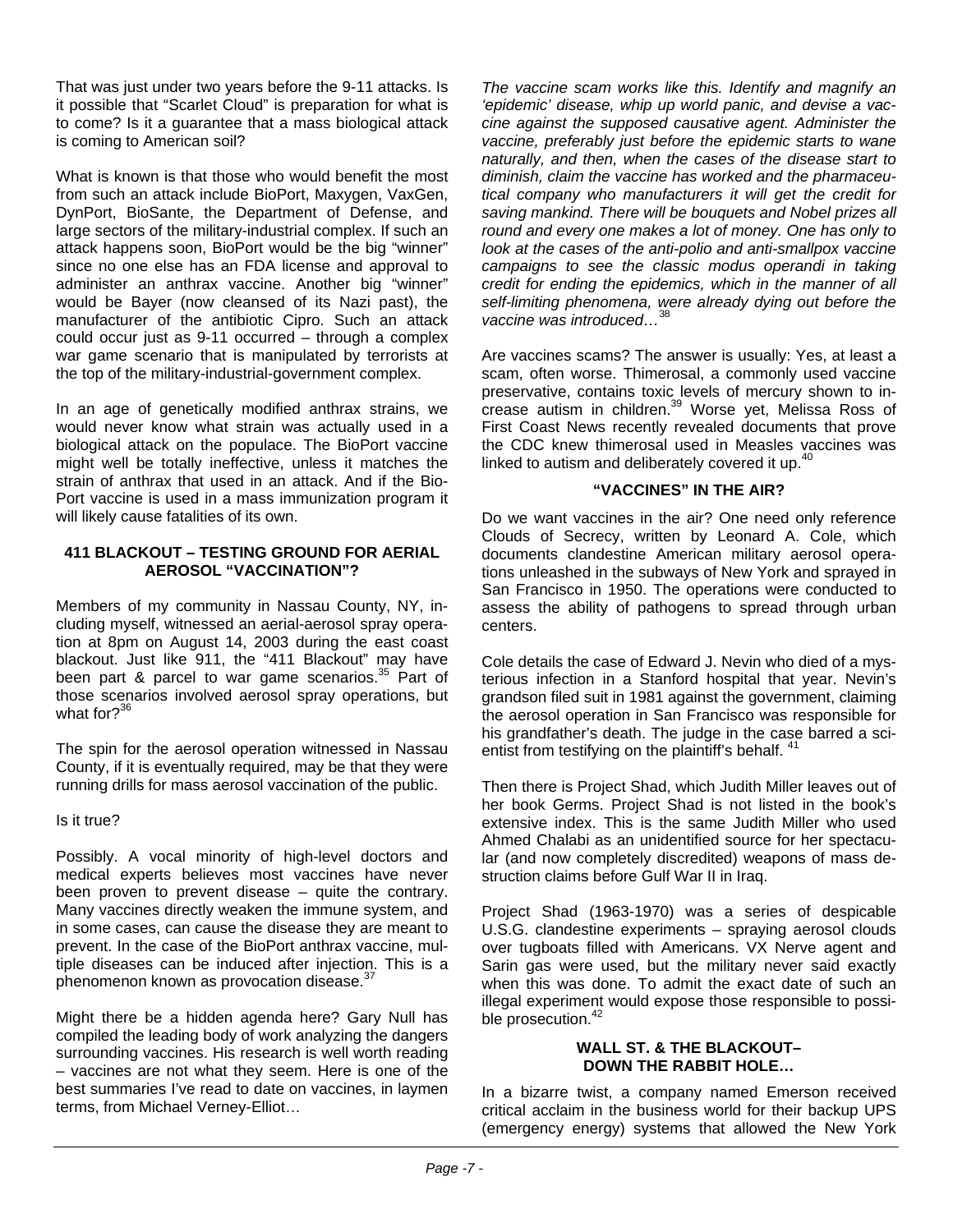Stock Exchange to continue seamless service during the blackout. NYSE President Robert G. Britz said the successful backup systems were able to "fulfill our obligation to America's 85 million investors".<sup>43</sup>

It's interesting that the blackout happened at 4:11pm on a Thursday. This was just after the NYSE had closed for normal auction trading at 4 pm. When the blackout occurred, there weren't 85 million investors using the New York Stock Exchange, as Robert G. Britz indicated. This writer spoke with a retired Merrill Lynch VP who said there is an after hours session of trading from 4 to 5pm, where very few transactions take place. At most, a few hundred transactions happen after hours.

This is a much lighter load to handle than the 85 million investors who were up and running just 11 minutes earlier. All stock prices were fixed at this point, so the blackout didn't cause the market to fluctuate in any way. The 411 Blackout was the perfect real world test run for Emerson, especially since it didn't happen at peak capacity. The success was a public relations dream.

#### **KOREAN CONNECTIONS**

Suspicious vaccination scenarios are appearing on a global scale.

In February of 2002 a pharmaceutical company named Celltrion Inc. was founded. Celltrion is a joint venture between a group of Korean investors and VaxGen Inc. In October of 2003, just two months after the 411 Blackout, Celltrion contracted Emerson to automate the first largescale biopharmaceutical manufacturing facility in South Korea.44

Emerson also works with Raytheon and AES (Applied Energy Services) Corporation of Arlington, Virginia on the AES Warrior in western Maryland.<sup>45</sup> According to journalist Wayne Madsen, AES has a financial stake in the power companies involved in the blackouts in Chile, Italy and the Republic of Georgia. Madsen called for an investigation of AES for potential "Pentagon highjinks" regarding the recent blackouts.<sup>46</sup> AES has a very interesting board of directors, many of whom have strong connections to the Pentagon including Richard Darman of the Carlyle Group, $47$  and Phillip Odeen, a militaryindustrial luminary with virtually no media profile.<sup>48</sup>

On January 28, 1998, as Chairman of the National Defense Panel, Odeen stated to the Senate Armed Service Committee:

While we may find ourselves facing enemies on traditional battlegrounds, it is far more likely that we will face very different adversaries and that our conflicts will include locations in space, throughout our information networks, in highly urbanized areas, within the undeveloped and developing world and, perhaps even on our own soil. Our adversaries will include not just the armed

forces of nations, but also international criminals and terrorist groups.<sup>49</sup>

(\*special thanks to Nico Haupt, a.k.a. ewing2001, for his research contribution regarding Emerson, AES, and VaGen)

#### **MAXYGEN, VAXGEN & AIDS**

In September of 2000, Maxygen announced collaboration with the Scripps Research Institute to identify potential vaccine candidates for an HIV vaccine.<sup>50</sup> In February of 2001 Maxygen announced collaboration with the IAVI – International Aids Vaccine Initiative, and DBLV, LLC, an entity established and funded by the Rockefeller foundation, to work on an AIDS vaccine over 3 years.<sup>51</sup>

Three senior executives from VaxGen, including its former president Dr. Donald Francis, are leaving VaxGen to create a nonprofit foundation to develop an AIDS vaccine. Most pharmaceutical companies won't invest in AIDS vaccine research without government grants or philanthropic donations. A nonprofit organization specializing in facilitating such financial transactions is exactly what big pharmaceutical companies need.<sup>52</sup>

VaxGen has conducted tests on its AIDSVAX vaccine in a completely unsuccessful and extremely controversial trial that specifically solicited "bareback" homosexual men to be used in one study to possibly spike the results in VaxGen's favor. "Bareback" is a term for gay men who regularly practice unprotected sex. VaxGen went as far as to place an ad on barebackjack.com to solicit subjects for experimentation with AIDSVAX.53

Dr. Francis was one of the first to recognize the significance of the AIDS epidemic. He worked closely with French researchers to prove that HIV was the agent that caused AIDS. Note that there exists no ultimately decisive scientific proof that HIV causes AIDS. The equation we've been brainwashed to believe which states HIV = AIDS = Death, is an unproven assumption that has generated a multi-billion dollar industry described by journalist John Rappoport as "AIDS Inc."

This is not to say that HIV is not a contributing factor to AIDS. There is a huge distinction between the words contributing and causative. But HIV is used as an indicator for an individual who will be diagnosed as having AIDS and then placed on immune suppressive drugs with the false claim that such drugs are "life saving". But a great deal of research definitively indicates that HIV is not the sole cause of Acquired Immune Deficiency Syndrome.<sup>54,55,56</sup>

If HIV is not the sole cause of AIDS, then how is it possible to create an AIDS "vaccine"? Journalist Michael Verney-Elliot doesn't mince words regarding so-called AIDS "vaccine" research.

The theory of vaccinating against a disease requires that one must find its true cause, and if it is an organism like a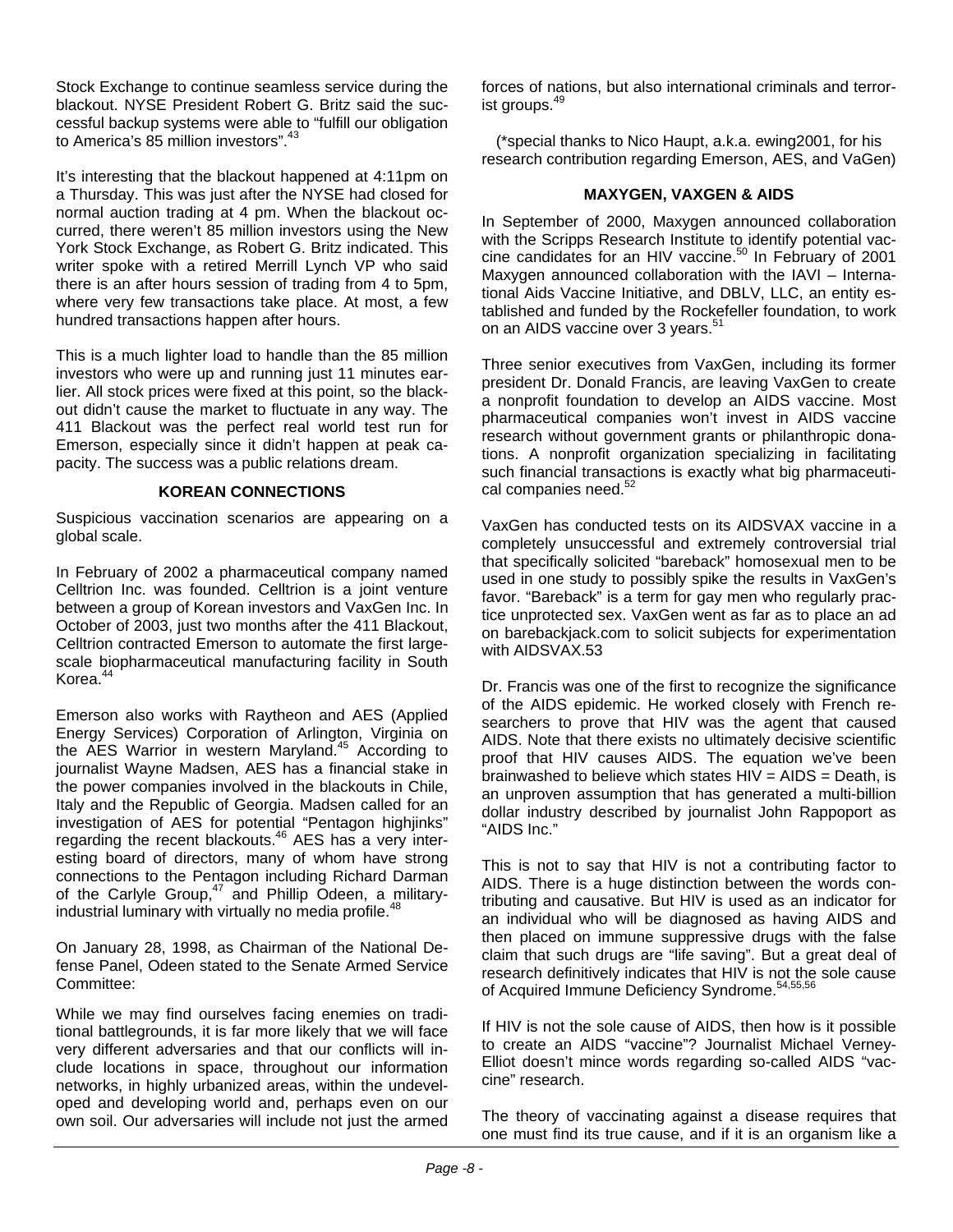virus or a bacterium, a vaccine perhaps may be constructed … AIDS is not a specific disease but a collection or syndrome of some 30 old diseases; the so-called AIDS-virus, 'HIV,' has never been properly isolated, let alone shown to cause immunodeficiency … The idea that an AIDS vaccine will be found at the end of the rainbow, like the proverbial pot of gold is merely a crock...<sup>57</sup>

What are the real reasons for searching for an HIV "vaccine"? Why did VaxGen conduct one of its AIDSVAX experiments in Thailand, where a military coup in 1991 has left the country wide open to quick and cheap experiments on the Thai populace?<sup>58</sup> Why has VaxGen claimed their AIDSVAX has shown "promise" with nonwhite racial groups?<sup>59</sup> Why were no HIV tests given to Africans diagnosed with AIDS until 1997? Why did Africans only require three symptoms – dry cough, diarrhea, and persistent fever to be diagnosed with AIDS when those are the same symptoms of malaria and tuberculosis?<sup>60</sup> The answers are unclear.

It is highly likely that there is a hidden agenda lurking behind the rhetoric of "vaccinating" the developing world. AIDS has been manipulated into little more than a category that may be necessary for a coming mass depopulation.

#### **MORE, MORE, MORE**

DARPA, the government agency supporting many of Maxygen's experimental vaccination programs (using public money), has seen budget increases from \$59 million in 1998 to \$162 million in 2001, and estimated to rise to \$205 million by 2005.<sup>61</sup> DARPA has also brought us Total Information Awareness (TIA) – the big brother system created by convicted criminal John Poindexter designed to eliminate any and all privacy rights. Moreover the Homeland Security Act included a provision stating that if anyone dropped dead as result of forced vaccination, the vaccines makers were excluded from any civil liability.

#### **Endnotes**

1 Press Release, "BioSante Announces CAP Nanotechnology Product Development and Business Update", Monday, February 2, 2004

http://www.nanoinvestornews.com/modules.php?name=Avant Go&file=print&sid=2274

2 http://www.ngwrc.org The National Gulf War Resource Center Inc., Anthrax Vaccine Chronology – the portion of the timeline referenced is quite accurate and has been verified by multiple independent researchers.

http://www.ngwrc.org/anthrax/timeline.html

3 Schrader, Esther, "Judge rules troops were 'guinea pigs' for anthrax jabs", The Age, December 24, 2003 http://www.theage.com.au/articles/2003/12/23/1071941731382 .html

4 Benjamin, Mark, "Doctor: Pentagon Slow in Vaccine Death", UPI, August 18, 2003, 6:43pm

http://www.upi.com/view.cfm?StoryID=20030818-060641- 9420r

5 Benjamin, Mark, "Mystery Pneumonia Toll May Be Much Higher", UPI, September 16, 2003

[http://www.upi.com/view.cfm?StoryID=20030915-](http://www.upi.com/view.cfm?StoryID=20030915-014545-8114r) [014545-8114r](http://www.upi.com/view.cfm?StoryID=20030915-014545-8114r)

#### 6 Ibid

7 Court marshal has already been used by the USAF in anthrax vaccine refusal cases. http://www.abc.net.au/worldtoday/s782721.htm

8 http://www.anthraxadeadlyshotinthedark.com & http://www.ngwrc.org are two great resources that have documented over a decade of deadly vaccine experimentation. Sherman Skolnick in November of 2001 reported both the Carlyle Group and the Bin Laden Group invested in BioPort. Some investors contributions to Clinton's election campaign were connected to BioPort

http://www.skolnicksreport.com/ootar3.html

9 For the deliberate military irradiation of American soldiers during the 1950's, see *The Plutonium Files : America's Secret Medical Experiments in the Cold War* by Eileen Welsome.

10 "Company News; VaxGen and Avecia Win Contracts for Anthrax Vaccines", NY Times, October 1, 2003, Late Edition – Final, Section C, Column 1, Page 5

http://query.nytimes.com/search/fullpage?res=9C06E1D81F3DF932A35753C1A9659C8B63&fta=y

11 Reuters "US Army Buys Millions in Anthrax Shots", ABC News Online, January 3, 2004, 2:24pm http://www.abc.net.au/news/newsitems/s1019739.htm

12 Regush, Nicholas, "Will the Vaccine Work?", ABC News, October 8, 2003

http://abcnews.go.com/sections/living/SecondOpinion/secondo pinion011008.html

13 Staff & Wire Reports, "Anthrax vaccine OK'd for Military", *Lansing State Journal*, January 8, 2004

http://www.lsj.com/news/local/040108\_anthrax\_1a-5a.html

14 FDA Statement, "FDA Issues Final Rule and Final Order Regarding Safety and Efficacy of Certain Licensed Biological Products Including Anthrax Vaccine", December 30, 2003

http://www.fda.gov/bbs/topics/NEWS/2003/NEW01001.html

15 PR Newswire, "VaxGen Receives Fast Track Designation for its Anthrax Vaccine Candidate", FindLaw: Corporate Counsel Center, January 21, 2004

http://news.corporate.findlaw.com/prnewswire/20040121/21jan 2004122109.html

16 "UPI's Benjamin honored for Army Reporting", UPI, February 4, 2004, 10pm

http://www.upi.com/view.cfm?StoryID=20040204-010056- 2978r

17 Maier, Timothy W., "FDA Fails to Halt Anthrax Anxiety" *Insight Magazine*, January 20, 2004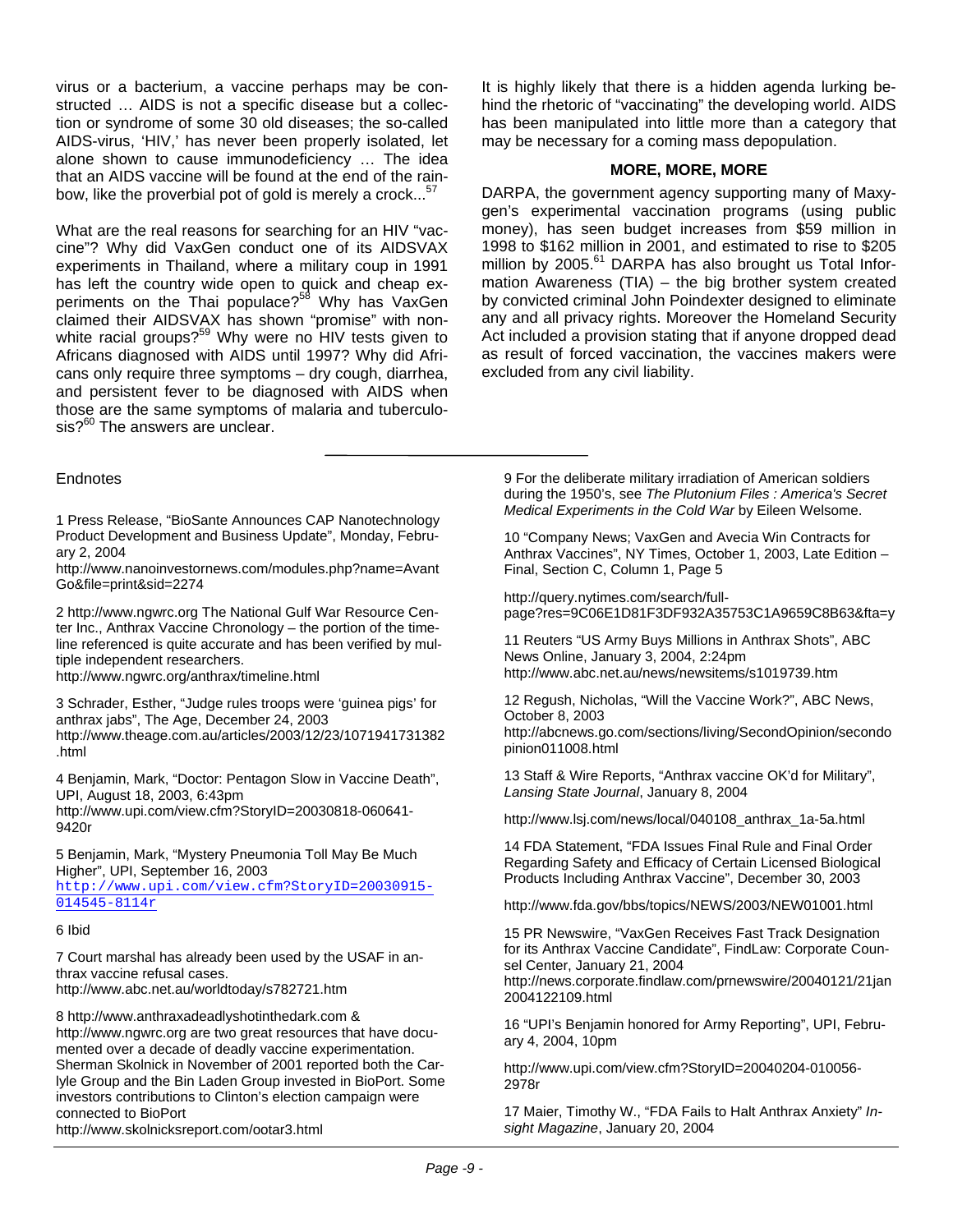http://www.insightmag.com/news/2004/02/03/Features/Fda-Fails.To.Halt.Anthrax.Anxiety-582257.shtml

18 Associate Press, "Soldier Who Refused Anthrax Vaccine Returning to Iraq", February 10, 2004

http://www.onnnews.com/story.php?record=28902

19 Williams, Thomas D. "Four soldiers who have refused to be vaccinated are sent to Iraq anyway", The National Gulf War Resource Center Inc., February 17, 2004 http://www.ngwrc.org/article.asp?id=242

 20 Ruppert, Mike "The "F" Word", *From the Wilderness*, November 20, 2001

http://www.fromthewilderness.com/free/ww3/nov202001.html

21 Barton, Jill, "Citing Security Concerns, Feds Ask Delay of Widow's Suit", Associated Press, January 30, 2004, http://www.miami.com/mld/miamiherald/news/breaking\_news/7 838337.htm

22 Ridge, Tom, Testimony "Statement of Secretary Tom Ridge Before the U.S. House of Representatives Select Committee on Homeland Security", February 12, 2004, Remarks as Prepared

http://www.dhs.gov/dhspublic/display?content=3167

23 Staff & Wire Reports, "Anthrax vaccine OK'd for Military", Ibid (see note 12)

24 Rashbaum, William K., Miller, Judith, "New York Police Take Broad Steps in Facing Terror", *NY Times*, February 15, 2004

http://www.nytimes.com/2004/02/15/nyregion/15THREAT.html ?ex=1077426000&en=bb2a6a03f1026c87&ei=5062 &partner=GOOGLE

25 "BioSante Pharmaceuticals Announces DynPort Subcontract to Develop Anthrax Vaccines Using Nanotechnology-Based Alternative Delivery Systems", http://nanotechwire.com/news.asp?nid=607, January 7, 2004, as announced by BioSante

26 Associate Press, "Grant Allows Researchers to Develop Oral Anthrax Vaccine", February 2, 2004, 7:10pm http://www.wjla.com/news/stories/0204/123306.html

 27 Ana Maria Hanao, "An Overview of Aerosol Immunization", Initiative for Vaccine Research / World Health Organization, Meeting of the WHO Steering Committee on New Delivery **Systems** 

http://www.who.int/vaccine\_research/diseases/measles/en/aer osol.pdf

28 Ibid – page 13

29 Ibid – page 16

30 Miller, Judith, "U.S. Has New Concerns About Anthrax Readiness", NY Times, Late Edition – Final, Section 1, Page 20, Column 5, December 28, 2003

http://www.nytimes.com/2003/12/28/national/28ANTH.html

http://query.nytimes.com/gst/abstract.html?res=F10912FA3E5 A0C7B8EDDAB0994DB404482

Suzanne Malveaux, CNN Washington Bureau, December 28, 2003

http://www.cnn.com/2003/US/12/28/anthrax.drill/

31 Miller, Judith, Engelberg, Stephen, Broad, William J. "Germs: Biological Weapons and America's Secret War", pg 307, Touchstone, Simon & Schuster, Inc. 2001

32 Maxygen Press Release, September 28, 1999, "Maxygen Announces \$6.7 Million Grant from DARPA to Develop Aerosolized Vaccines" http://www.maxygen.com/newsview.php?listid=82

33 Miller, Judith, "Germs" Ibid pg 308

34 Ryan, Dennis, "Contingency planning Pentagon MASCAL

exercise simulates scenario in preparing for emergencies", MDW News Service, November 3, 2000

http://mdwweb.mdw.army.mil/news/Contingency\_Planning.html

35 http://www.oilempire.us/wargames.html Excellent compilation of sources detailing multiple military war games on 9-11- 01 as well as historical precedents for war game scenarios "turning real"

36 The report detailing eyewitness accounts of the aerial aerosol spray operation can be read here http://www.rense.com/general40/spraydur.htm.

Kane, Michael, Public Comment to the U.S.-Canada joint task force investigating the August 14, 2003 east coast blackout, Manhattan, NY, December 5, 2003 http://www.prisonplanet.com/120803blackout.html

Report presented to U.S.-Canadian joint task force investigating the blackout can be read here http://news.globalfreepress.com/article.pl?sid=03/10/24/06302 09

continuing coverage of blackout an be read at the following links

http://www.globalfreepress.com/article.pl?sid=03/12/10/006240 &mode=thread

http://www.globalfreepress.com/article.pl?sid=03/11/21/054320 9&mode=thread

37 Null, Gary, Ph.D. "Vaccines: A Second Opinion", Gary Null & Associates Inc., 2000

http://www.garynull.com/Documents/Vaccines/VaccinesOpinio n/vaccines-2ndop05Provocation.htm

#### 38 Ibid

39 Marshall, Stephen, "Vaccine Nation", Guerrilla News Network, November 20, 2002

http://www.guerrillanews.com/sci-tech/doc850.html

40 Ross, Melissa, "CDC Knew of Potential Link between Vaccines, Autism", First Coast News, February 12, 2004 http://www.firstcoastnews.com/news/newsarticle.aspx?storyid=14764

41 Miller, Judith, "Germs" Ibid pg 42 & page 347 note 42

42 Engel, Matthew, "US Admits it Tested Nerve Gas on its Sailors", *The Guardian* May 25, 2002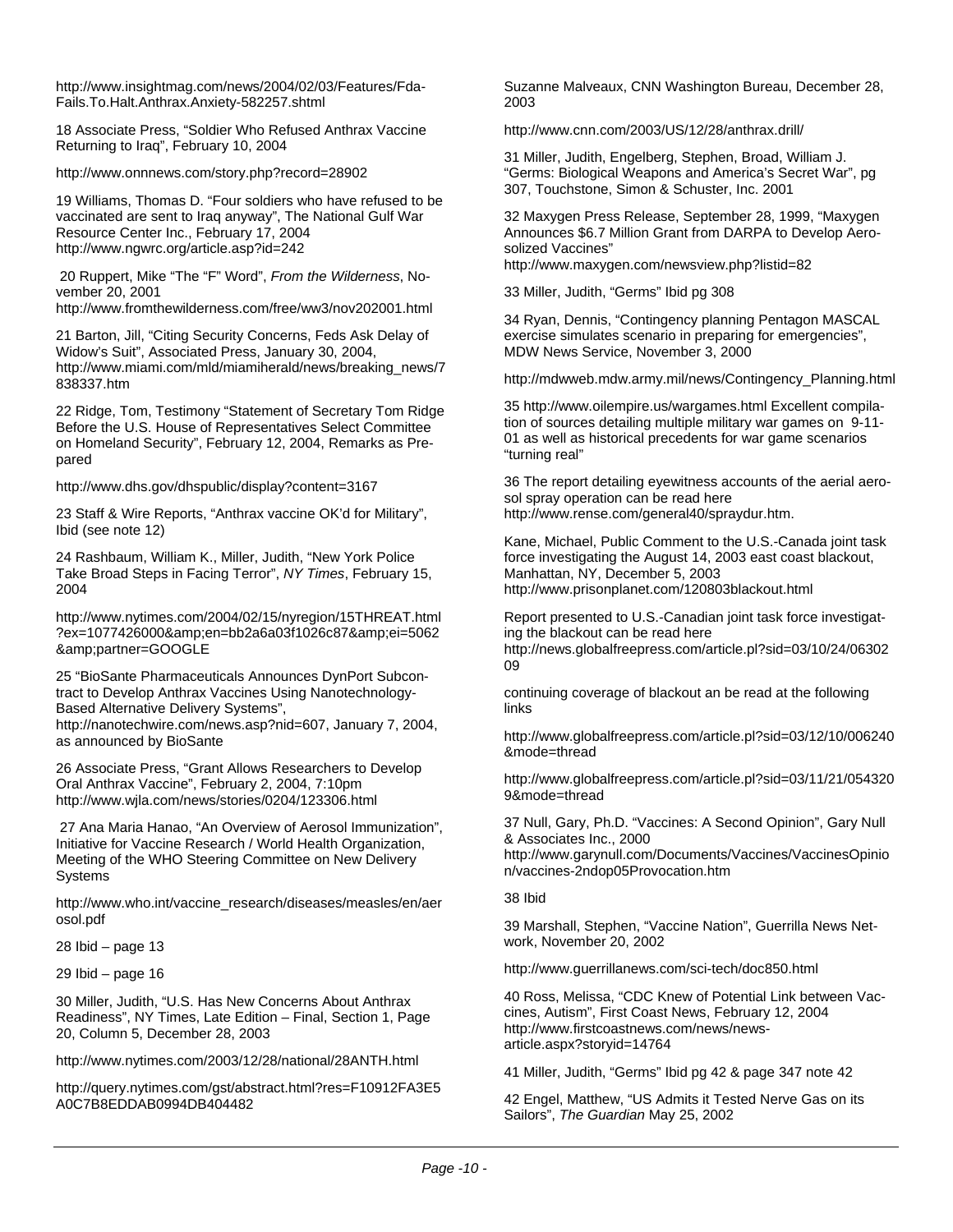http://www.guardian.co.uk/international/story/0,3604,721898,0 0.html

43Press Release, "Emerson Network Power Helps Keep Global Networks, Communications Up and Running During Times of Crisis", September 4, 2003

http://www.emersonnetworkpowerit.com/4\_news/pdf/top\_story\_medical\_82203.pdf

44 Press Release, "Emerson to automate first large-scale biopharmaceutical manufacturing facility in South Korea", Emerson Process Management, October 20, 2003 http://www.emersonprocess.com/home/news/pr/310\_celltrion.h tml

45 Warrior Run Inc., Located in Cumberland, Maryland

http://www.emersonprocess-powerwater.com/solutions/OV-EXP-PN-152.pdf

46 Madsen, Wayne, "Suspicious Blackouts: Who Is Targeting Global Power Grids?", The New Insider, October 24, 2003 http://www.newsinsider.org/madsta/suspicious\_blackouts.html

47 List of AES Officers & Directors

http://www.corporateir.net/ireye/ir\_site.zhtml?ticker=AES&script=2200

48 Business Profile, "Phillip A Odeen – Director at Northrop Grumman Corporation", *Forbes*,

http://forbesbest.com/finance/mktguideapps/personinfo/FromP ersonIdPersonTearsheet.jhtml?passedPersonId=225484

49 Odeen, Phillip A., Chairman, National Defense Panel, "Opening Remarks Testimony Before the Senate Armed Services Committee", January 28, 1998 http://www.dtic.mil/ndp/odeen2.htm

50 Maxygen Press Release, "Maxygen and The Scripps Research Institute Establish Collaboration for Development of Novel HIV Therapies and Vaccines", September 15, 2000 http://www.maxygen.com/newsview.php?listid=112

51 Maxygen Press Release, "Maxygen and The International AIDS Vaccine Initiative Enter Agreement to Develop Novel Vaccines Against HIV", February 20, 2001

http://www.maxygen.com/newsview.php?listid=156

52 Kottle, Marni Leff, "Anthrax Vaccine Moves Forward", *Oakland Tribune* (Bloomberg News), January 22, 2004 http://www.oaklandtribune.com/Stories/0,1413,82~10834~1907 343,00.html

53 Deer, Brian, "VaxGen's AIDSVAX: has trial hunt for "barebackers" slanted vaccine substudy?" http://briandeer.com/vaxgen/aidsvax-bareback.htm

54 "Creating Immunity to HIV?", excerpted from Spectrum Magazine, based on information in: New Scientist, 9-6-97 http://www.garynull.com/documents/spectrum/creating\_immuni ty\_to\_hivaids.htm

55 Null, Gary, "The Big Lie About AIDS", *Penthouse Magazine*, April 1995

http://www.garynull.com/documents/aids/big\_lie\_about\_aids.ht m

56 Null, Gary, "HIV Equals AIDS and Other Myths of the AIDS War", *Penthouse Magazine*, November 1995 http://www.garynull.com/documents/aids/hiv\_equals\_aids\_and other myths .htm

57 Null, Gary, Ph.D., "Vaccines: A Second Opinion", Gary Null & Associates Inc., 2000

http://www.garynull.com/Documents/Vaccines/VaccinesOpinio n/vaccines-2ndop05Provocation.htm

58 Deer, Brian, "AIDSVAX: The VaxGen Experiment", Sunday Times Magazine (London), October 3, 1999 http://briandeer.com/aidsvax.htm

59 Kahn, Patricia, "VaxGen: Are There Hints of Race Based Effects?", IAVI Report, February / April 2003 http://www.aegis.com/pubs/iavi/2003/IAVI2003-0201.html

60 Null, Gary, "The Big Lie About AIDS"- Ibid

http://www.garynull.com/Article.aspx?Article=/Library.aspx&He ad=Library

61 Miller, Judith, "Germs" Ibid pg 308

### **A TALE OF TWO PLANETS**

**A Report on the Conference "Future of Global Oil Supply: Saudi Arabia" Held at CSIS, Washington DC, February 24th 2004** 

by Julian Darley

[julian@postcarbon.org](mailto:julian@postcarbon.org)

(special to *From The Wilderness*)

March 17, 2004 1800 PST  $(FTW)$  --  $\parallel$  he new millennium has not exactly been one of 'irrational exuberance' for many industries, and particularly not for the oil industry, despite high oil prices. Major oil discoveries have declined every year so that 2003 saw no new field over 500 million barrels, and in 2001 and 2002 the top ten nonstate oil companies spent more on exploration than they discovered in value, a new and alarming record. It is well over twenty years since more oil was found than consumed in a year. From the outset of 2004, large reserve writedowns, starting with Shell, and including El Paso and BP,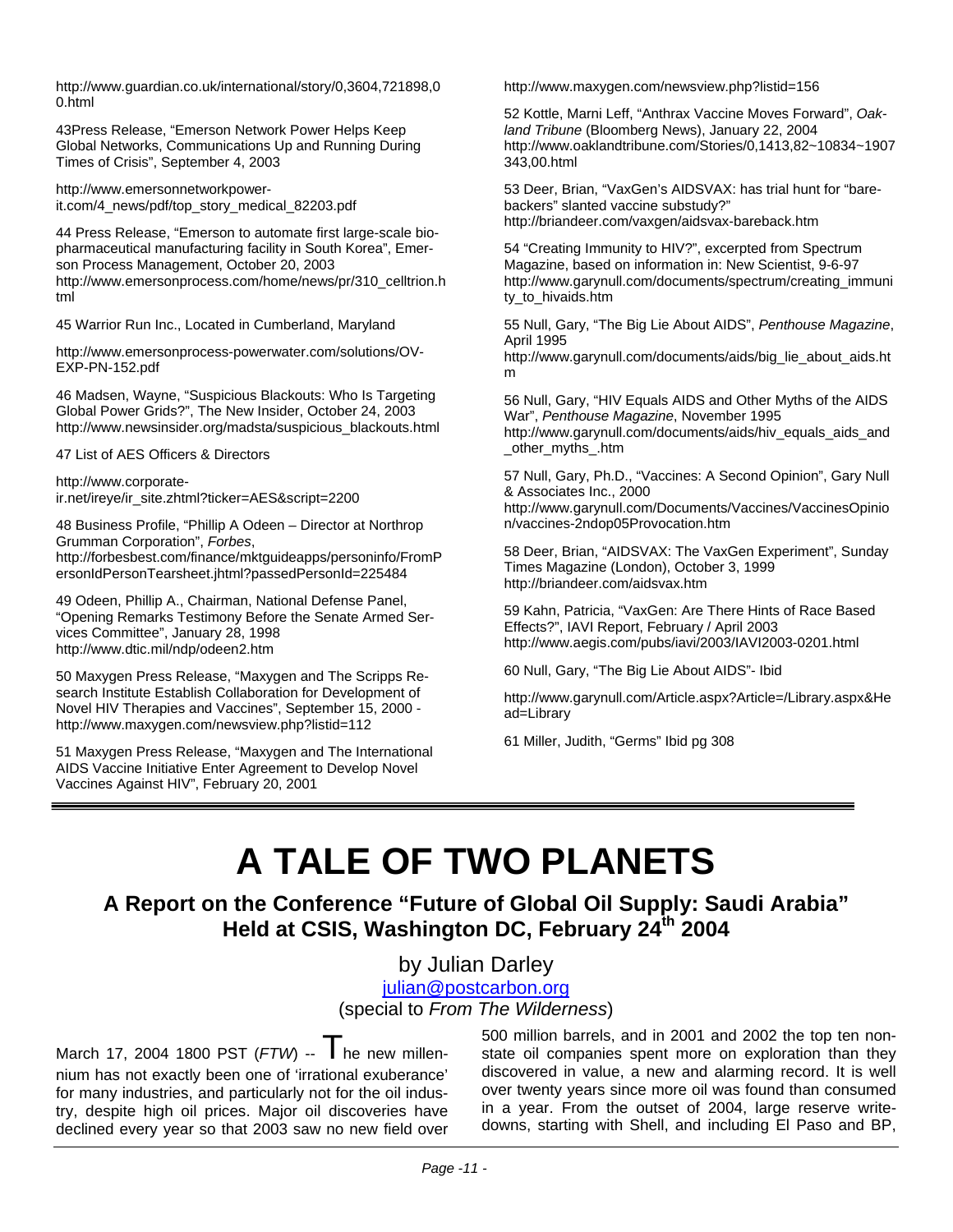have shaken the confidence of the financial community, set in motion an official SEC enquiry, and may yet be just the tip of the iceberg.

Comforting then to know that the Middle East, producer of last resort and future saviour of the world oil system, still has nearly 700 billion barrels of reserves, and is publicly confident that it can deliver the required doubling of output to 40 million barrels a day by 2025. Even more reassuring, Saudi Arabia says it can happily deliver 10 million barrels a day for at least the next fifty years, possibly even rising to 15 million barrels a day – and still for fifty years. This output can be guaranteed because Saudi 'oil in place' will rise to 900 billion barrels by 2025, while new technology will help existing recovery and lead to many new discoveries. This was the message from Saudi Aramco, delivered on February  $24<sup>th</sup>$ , at CSIS (Center for Strategic and International Studies), a wellknown think-tank in Washington DC, to an audience of diplomats, CIA, EIA (Energy Administration Agency, part of the US Department of Energy), media of record, and many energy companies and analysts of every stripe.

The trouble is that the Saudi Aramco presentations of Mahmoud Abdul-Baqi, Vice President of Exploration, and Nansen Saleri, Manager of Reservoir Management, seemed to be describing not just another country, but another planet when compared with what Matt Simmons, President of Simmons and Co (the world's largest private energy investment banker) had to say. Industry observers noted that Aramco had never before said so much about their reserves and how they hold production steady in their ageing oil fields, but much of the Aramco presentation concentrated on the benefits of new technology, especially in their medium-sized fields, and the possibilities of future discoveries, without noting that well productivity had fallen by more than half since the early 1970s. More than half of Saudi Arabia's oil comes from one giant field, Ghawar, the largest ever discovered, and the health of this field is now in serious doubt, after decades of water injection to maintain pressure.

Simmons' case rests on the painstaking analysis of two hundred SPE (Society of Petroleum Engineers) reports written over four decades by Saudi petroleum reservoir engineers, as well as a fact-finding mission in 2003, and ten years of other detailed studies of oil and gas depletion. He has been publicly hinting for more than a year that assumptions about Saudi Arabia's seemingly limitless capacity may be misplaced, but now, ahead of the publication of his forthcoming book on Saudi oil, the hints have been replaced by copious data and a dire warning.

Simmons noted that "in an era of poor energy data, OPEC is a total vacuum," but his latest work on Saudi Arabia does come at a time, when despite more than two decades of official secrecy, questions are being asked about Middle East capacity and reserves, especially since the surprise OPEC cut in production in February 2004.

ASPO has recently analysed the extraordinary OPEC reserve revisions of the 1980s, which saw volumes leap from 353.6 billion barrels in 1982 to 643.5 billion in 1990 despite no new large discoveries. Two different ASPO studies conclude that reserves are somewhere between 100 and 300 billion barrels smaller than officially claimed. Evidence from widespread and dramatic falls in well productivity suggests that reserves may now be about what they were stated to be in 1982. This would fit with the original numbers being understated by about thirty percent, and seeing about this much produced in the intervening twenty years. (See ASPO Newsletter March 2004, [http://asponews.org](http://asponews.org/).)

Simmons' new work on Saudi Arabia, the greatest of all oil provinces appears to have lit the fire under a fast growing mass of evidence that the Middle East is no longer capable of increasing production at will either to stabilise price or make up for sudden falls in other producers.

However, a major point of Simmons' work is that knowing when Saudi Arabia is in permanent decline will be very difficult to discern for some time. Despite Saudi Arabia's central role in world oil, there is no official agreement on how much it is actually producing (and this also applies to OPEC in general). Aramco's own report of 6.79 million b/d in 2002 was notably lower than either the IEA or press reports. This has led some to try to estimate production from tanker traffic. The OECD reported that Saudi exports were flat from 2000 to 2002, but Simmons questions how we can be sure of this.

During the question and answer period which followed all the presentations, Simmons was noticeably reticent about when Saudi Arabia would peak, but did note that Saudi Aramco had briefly produced over ten million barrels a day in 1981. Afterwards, however he was more forthcoming. "We could be on the verge of seeing a collapse of thirty or forty percent of their production in the imminent future, and imminent means sometime in the next three to five years – but it could even be tomorrow."

Simmons asks why the Saudis are expending so much effort on the old reservoirs if they have so many new ones in the wings, many of which have not even been tested. Could the reason be that many of the other 300 recognized reservoirs "seem to lack permeability, porosity, or aquifer – or all three"?

The 'Big Five' (Ghawar, Safaniyah, Hanifa, Khafji and Shuaiba) giant oil fields, all found by the mid 1960s, produced 90% of all Saudi oil in the last half century, but now, Simmons said, they were only being kept going by massive water injection, so that the "sweep of easy conventional oil flow is ending."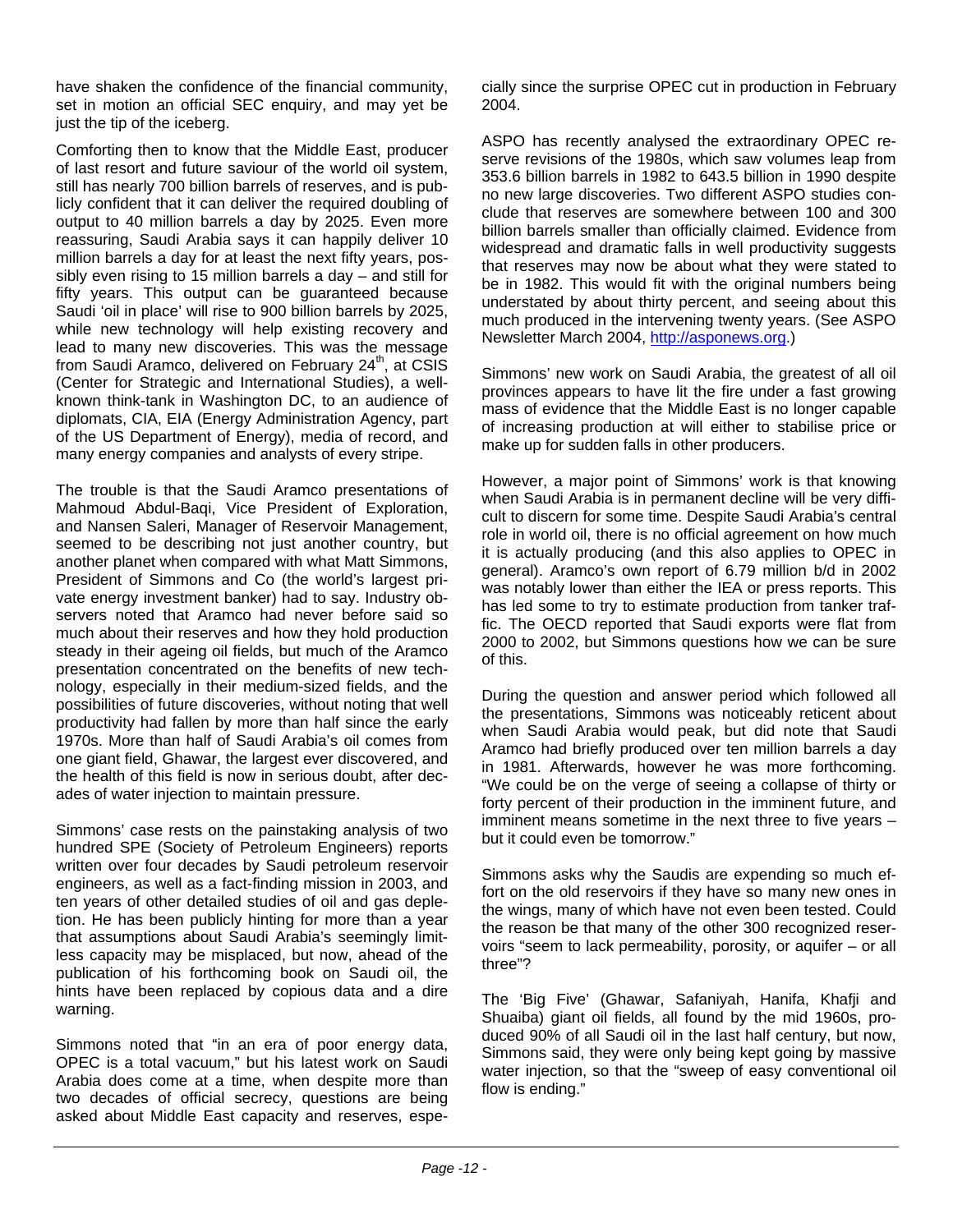This may be most alarmingly true for Ghawar. According to Saudi Aramco, Ghawar is only 48% depleted, though they do admit that the northern and most productive region is 60% down. Simmons says that if Aramco's 1975 reservoir estimate of 60 billion barrels is correct, and he intimates that it is, then Ghawar is in fact 90% drained.

Many of the other large productive fields have a litany of problems, including sand control and water cut struggles in Safaniyah's northern end, and hydrogen sulphide and pressure drops in Marjan. The next generation of production from Qatif, Abu Sa'fah, and Khurais all have "complex production histories and each has its own set of challenges."

For all the Saudi insistence on the importance of technology, according to Simmons "Aramco's reservoir models failed to predict accurate fluid behaviour" fifteen years ago, and he wonders whether their new models will do any better. The knowledge now gained might have caused Aramco to manage its reservoirs differently in the 1960s and 1970s, when it first started peripheral water injection, which could have led to less oil being "by-passed" and left behind. However, hindsight will not help Ghawar now.

Another key cause for Simmons' concern is the increasing use of MRC wells (Maximum Reservoir Contact) or "bottle brush" wells, which he says "now anchor future oil production". These wells send out many offshoots into the reservoir: "in simple terms, they hide from top side gas and bottom end water". They can certainly produce oil more quickly, especially from "the last thinning columns of easy oil", but they rarely increase the total yield, and invariably hasten decline and increase its rate. This is the same technology that led to the infamous production collapse of Oman's Yibal field, which "after 30 years of water injection pressure maintenance, embraced horizontal drills in 1990, then peaked in 1997 [at 225,000 b/d] and saw production fall by 65% by 2001. The collapse was a total surprise". In 2004, production has fallen by another 50%. Yibal constituted almost a quarter of Oman's production in 1997.

Waving a wad of SPE reports, Simmons went on, "what worries me is these 200 hundred papers because they've basically been written by all their [Aramco] colleagues. They really describe a blizzarding trail of problem after problem after problem – and what we heard today [from Saudi Aramco] is 'we have no problems'."

Indeed Aramco stressed throughout their presentation that whatever the market wants they can deliver, and talked frequently of how the "tank" of Saudi oil would expand, thanks to exploration, "delineation", and more technology. Yet Simmons pointed out that much of Saudi Arabia lies outside the "endowment horseshoe", which contains all the great Middle East oil fields, and compared this situation with past, unfortunate US experience: "for years we knew we had the giant fields on the California coast, we knew we had West Texas. A lot of people thought there must be stuff in between if we'd just drill for it. There wasn't."

As for technology, Simmons says that "instead of creating easy supply growth, the technology revolution created monstrous decline rates". Monstrous means up to 20% a year, as in the case of Yibal, yet Aramco shows that Saudi depletion rates are generally lower than those of many other large producers. However, as an example of differences of interpretation perhaps, Aramco shows fallen giant Yibal as 4.3% annual depletion, in company with Prudhoe Bay and East Texas but less than half of a fast decliner like Brent. For the whole of Saudi Arabia, over its entire production history Aramco claims 28% depletion. This is plainly incompatible with Simmons' findings.

The two different reports presented by Simmons and Aramco are so utterly divergent that they are polar opposites, so that there seems to be no room for a middle ground. Either the Saudis are in the right direction or Matt Simmons is. Simmons was one of the first in the world to begin to comment loudly on global oil peak, after he discovered that the North Sea giant fields of Forties, Brent, and Ekofisk had peaked and already declined to midgets without anyone really noticing. Simmons and his staff have carried out some of the most meticulously detailed studies of US oil depletion, and he has been proved right concerning his prediction of North American natural gas peak. "Non-renewable things do some day peak, and there is some chance that that might be in the past tense. Scoffing at the notion is today, in my opinion, frankly naïve."

Simmons, along with many others, is calling for a "new era of true energy transparency", in which trust and "flying blind" is replaced by "timely field-by-field production and well-bywell data, budget details, third-party engineering reports" from OPEC. But other parties are also implicated: there must be "far better demand and cost data, and far better decline data for non-OPEC oil" from the IEA [International Energy Agency], and financial reforms are needed to tame "wild price volatility" – there must be a "a realistic economic model for how oil and gas needs to be priced."

However, there are many reasons why none of the above will happen, not least, that if the Saudi situation is as bad as Simmons portrays, then it is facing economic and social catastrophe in the near future, and will be unwilling to advertise the fact. Other Middle Eastern countries may not be much better off.

"I think we should worry about the future", said Simmons after his presentation. "I think we should basically look at this like we looked at nuclear warfare and say that would be so awful if it happened – let's do something, put in a warning system." Referring to Saudi claims of decades of future supply, Simmons said "we're just stupid as a society to say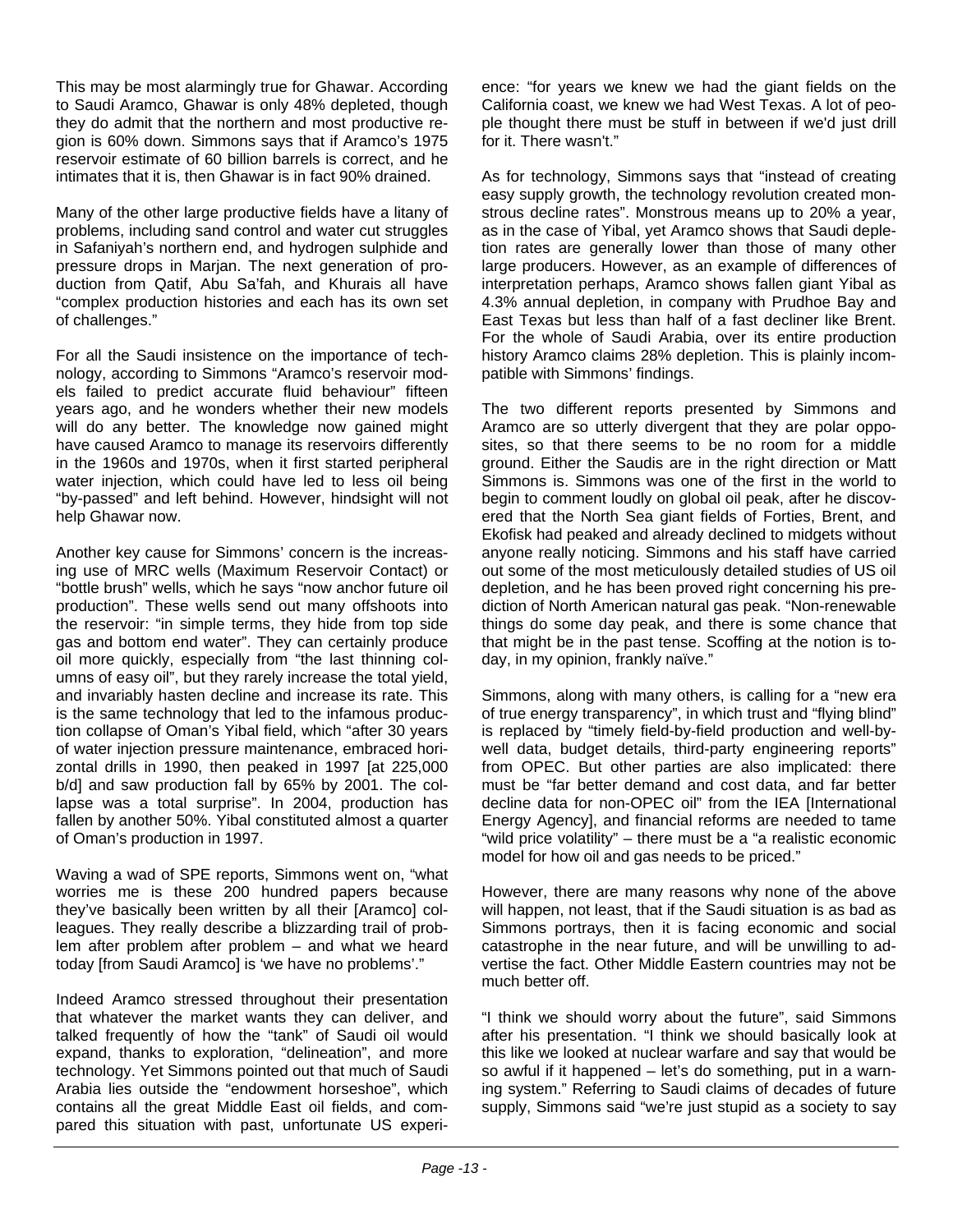'now I know we don't have any problems'. Fifty years is great if that's right. But if it's wrong, that's awful."

If the Saudis are right, the industrial world has decades more of abundant and cheap oil. If Matt Simmons is right the world is almost certainly in for global oil production decline before the end of the decade. Taken together with the baseless 1980s Middle East reserves increases and no new mega-finds elsewhere, this will most likely signal the end of the oil age.

 $\overline{\phantom{a}}$ 

The reader can judge the merits of all the presentations given at CSIS on Feb  $24<sup>th</sup>$  2004, and see a full confer-

#### *(HAITI & VENEZUELA - continued from pg. 1)*

#### **GONAIVES ADVENTUR**E

March 23, 2004 1800 PST (FTW) -- **I**n 1994, when my last Special Forces team, Operational Detachment Alpha 354, entered the Haitian city of Gonaives, I along with three members of that detachment waded through a huge and agitated crowd to encounter four soldiers and two plainclothes death squad members about to fire into that crowd with M-1 Garands. They were surprised to see us, and we took advantage of that surprise to compel them to lay their weapons down and submit to arrest. One of the plainclothes gents hesitated to relinquish his weapon, and I came very near shooting him. I'm only being honest - knowing this will put some people off when I say that I now wish I had gone ahead and pulled the trigger. Instead, I protected him from a very angry crowd, one member of which lambasted him across the head with a heavy stick when he finally laid his weapon down, obliging my own team's medics to suture his gaping scalp laceration.

#### The whole tale is in *Hideous Dream - A Soldier's Memoir of the US Invasion of Haiti* (Soft Skull Press, 2000).

The man in question, Jean Pierre Baptiste, goes by the alias Jean Tatoune. Only six months before, he had participated in a massacre in the nearby slum called Raboteau. One participant in that massacre, Carl Dorélien, was given refuge in the United States, where he - somehow - won the Florida lottery in 1997.<sup>1</sup> Last year Jean Tatoune was busted out of jail, and now he is acting as the paramilitary chief of Gonaives as part of the latest successful, US-sponsored coup d'etat in Haiti.<sup>2</sup> The leader of the massacre at Raboteau was the Gonaives Haitian Armed Forces (FAdH) commander, Captain Senafis Castra, with whom we were ordered to cooperate by the Task Force commanders during the 1994 invasion. My team's arrest of Jean Tatoune was a deviation from the script.

Many people continue to believe that the US supported Aristide's return to the Haitian presidency in 1994 beence transcript at [http://www.csis.org](http://www.csis.org/) The author's short but revealing video interview with Matt Simmons just after his presentation, is available at [http://www.globalpublicmedia.org](http://www.globalpublicmedia.org/).

*Julian Darley is Director of the Post Carbon Institute, based in Vancouver, Canada, and author of the book 'High Noon for Natural Gas: The Next Energy Crisis', forthcoming from Chelsea Green Publishing ([http://www.chelseagreen.com](http://www.chelseagreen.com/)). A wide range of live video and audio interviews on oil and natural gas peak can be found at [http://www.globalpublicmedia.com](http://www.globalpublicmedia.com/)*

cause the Clinton administration supported democracy. Nothing could be further from the truth. The intelligence summaries we received during his reinstallation were violently antiAristide, and the policies pursued from Day One were designed to ensure Aristide's neutralization as the leader of Haiti. He spent three years in talks with the United States trying to gain support for his return, and during that time the United States placed increasing pressure on him - especially by allowing the body count of the CedrasFrancois coup government to increase at the expense of Aristide activists from the Lavalas movement he founded. It is unlikely that the G.H.W. Bush administration would have ever put Aristide back into office.

#### **THE IRAN-CONTRA-COCAINE-GUSANO CONNECTION REDUX**

This became part of the backdrop of the 1992 US presidential election, leading to the 1994 US military invasion that brought Aristide back after the first US-supported coup against him. And the question of Haiti has been intimately connected to US partisan and race politics ever since. This partisanship and race politics has involved both American political parties, a cast of nefarious Iran-Contra characters, and the Central Intelligence Agency. The administration's international factotum for the latest coup is Roger Noriega, and he's a good starting point for any deconstruction of race, empire, and Haiti.

Roger Noriega is the Assistant Secretary of State for Western Hemisphere Affairs. Before that, he was the United States Ambassador to the Organization of American States (OAS).<sup>3</sup> But his career got its running start when he became an aide in the Bureau for Inter-American Affairs of the US State Department. Like the Office of Public Diplomacy for Latin America, this was an instrument of the Reagan administration's campaign to destroy the Sandinista government of Nicaragua. Dubbed "Iran-Contra" by the press, that campaign was being run by a coterie of felons including Elliot Abrams, John Negroponte, John Poindexter, and Otto Reich.<sup>4</sup> The Vice President during this episode was George Herbert Walker Bush, former Director of Central Intelligence.<sup>5</sup>

Reagan's Office of Public Diplomacy was run by Otto Reich, who zealously planted scads of bogus stories in the press for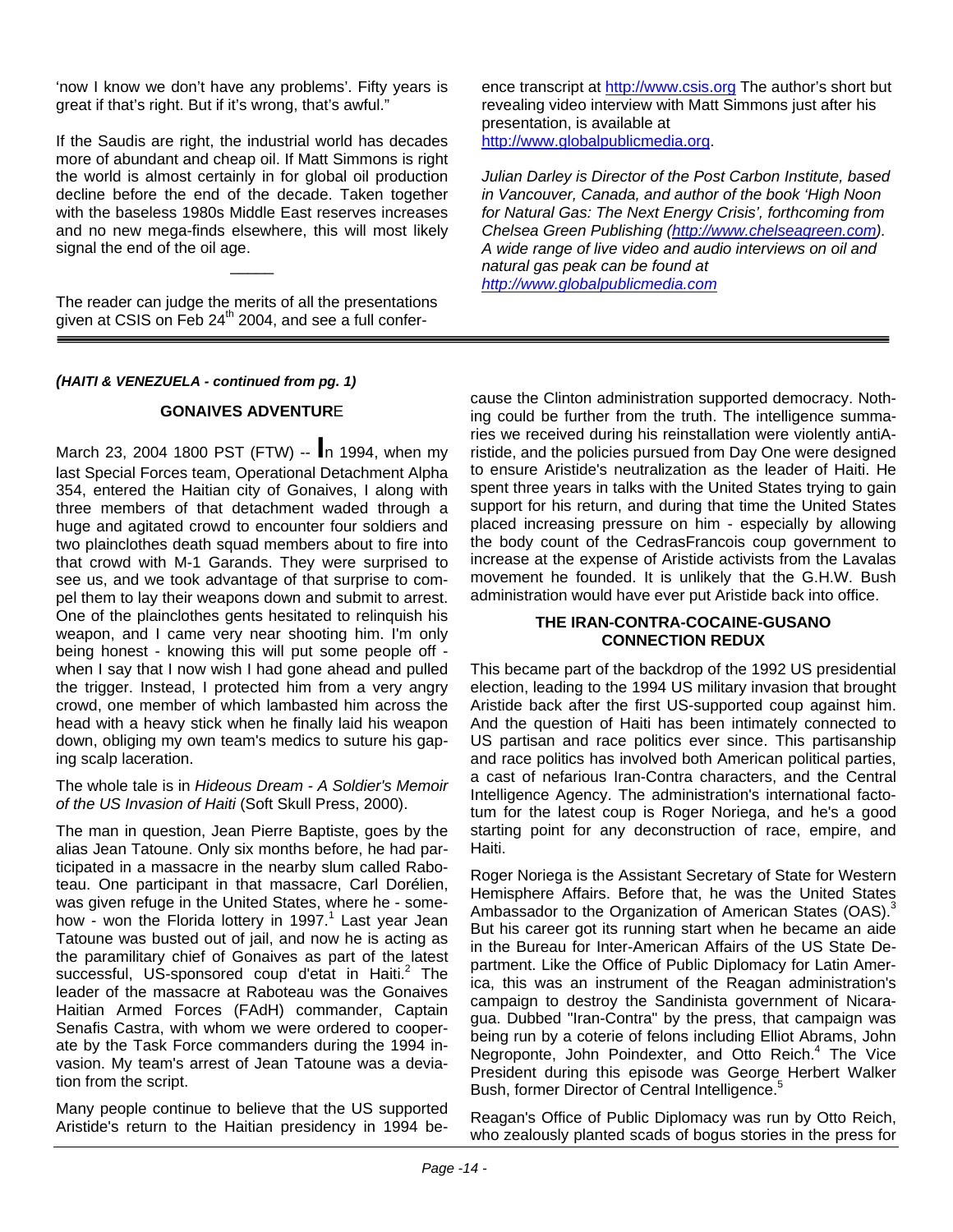instance, that MiGs were being shipped to Nicaragua, that Sandinistas were persecuting Miskito Indians - all untrue, but never recanted by the US press.6 Dubya tried installing Otto Reich as Assistant Secretary of State for Western Hemisphere Affairs during a legislative recess, but the returning Senate refused to renew Reich's appointment.<sup>7</sup> In August 2001, the job went to Mr. Noriega; but like so many of the Iran-Contra werewolves, Reich is back in the government. He's now reporting directly to Condoleezza Rice from a special post (apparently created just for him) called "Special Envoy for Western Hemisphere Initiatives." He's the kind of person they have to keep moving around: toward the middle of the second Reagan administration when the huge cocaine element of Iran-Contra broke into view, Reich's deep involvement with CIA assassin Felix Rodriguez and terrorist Luis Posada Carriles became too obvious for the administration's comfort, and off he went. From 1986 to 1989 Reich was US Ambassador to Venezuela, where he tried very hard to secure the release of the Miamimafia airline bomber Orlando Bosch. That downing of a civilian passenger airline from Cuba was an act of terrorism in which Posada Carriles had also been implicated.<sup>8</sup>

That's all been forgotten somehow, and Otto is back on the government payroll. His first task for Bush II, which he performed with admirable enthusiasm and success, was another disinformation campaign against the democratically elected Venezuelan government of Hugo Chavez.<sup>9</sup>

One of the high-level players in Iran-Contra was John Poindexter, a retired Navy admiral who specialized in illegal covert operations and spying on American citizens. With Oliver North, he engineered and oversaw the massive plot by the Reagan administration to sell weapons to Iran (despite the public show of bitter hostility between the US and Khomeini's Iran), ship huge quantities of cocaine into the United States via Central America, and use the cash to buy illegal weapons and materiel for Nicaraguan terrorists. Congress had cut off the funding for aid to the right-wing "Contras," so Poindexter, North and the others simply moved their operation outside the government by funding it with cocaine.

Eventually convicted of several felonies, the good Admiral Poindexter managed to get them all thrown out in an immunity deal. He got caught trying to destroy over 5,000 White House emails, and was also the originator of yet another disinformation campaign, this one directed at Libya's Col. Muammar Qaddafi.<sup>10</sup> For his sins, John Poindexter - now the Vice President of Syntek Technologies, a surveillance technology outfit with juicy federal contracts - was appointed by Bush II to head up the sinister Information Awareness Office (IAO), a subset of the Department of Defense's Defense Advanced Research Projects Agency (DARPA, a favorite of Donald Rumsfeld). IAO's main task is to vastly expand the Pentagon's capacity to spy on American citizens. But from the moment Poindexter's appointment went public, the internet began to hum with popular outrage about the IAO's domestic spying program and Poindexter was canned.

John Negroponte is now the United States' Ambassador to the UN. He's another Cocaine-Contra figure with a great resume for disinformation. In 1981, US Ambassador to Honduras, Jack Binns, made the error of reporting that the Honduran military was engaged in death-squad activity. This did not sit well with the Reagan administration, who never met a right-wing Latin American killer they didn't like. Binns was fired and his job went to Negroponte. Between 1981-1985, during Negroponte's diplomatic tenure, there was a direct correlation between the level of military violence especially that of the specially US-trained "intelligence" unit called Battalion 3-16 - and the level of military assistance provided to Honduras by the US taxpayer: an increase from \$4 million to \$77.4 million. This was when Honduras was being used as a launch platform for the Nicaraguan Contras, as I can attest: when I was in Ojo de Agua, Honduras, in 1991, the locals informed us that the

same base at which we were working was used by the Contras.<sup>11</sup> When the Senate later questioned Negroponte in the course of the Iran-Contra investigation, Negroponte said he had no knowledge of Battalion 3-16 or its activities, indicating that he was either dead drunk for four years or not actually staying in Honduras where he was the ambassador (or, of course, that he was lying through his teeth).

Through this whole sordid period of death squads, the murders of nuns and Catholic clerics, arms-and-cocaine swaps, and felony-as-executive-branch-policy, the regional boss was Elliot Abrams, described by friend and foe alike as a snarling macho asshole. Convicted for his role in IranContra as Reagan's Assistant Secretary of State for Latin American Affairs, Abrams was soon pardoned by George H. W. Bush. And in what must be a sick joke, Bush the Younger named Abrams Senior Director of the National Security Council's "Office for Democracy, Human Rights and International Operations."

Last December, Peter Kornbluh of the National Archives told a *Newsday* reporter: "The resurfacing of the Iran-Contra culprits has been nothing short of Orwellian in this administration. These are not 21st-century appointments. They are retrograde appointments, a throwback to an era of interventionism when the U.S. was the big bully on the block." There is much speculation that these appointments most intimates of the Miami-Cuban right-wing and mafia - are a form of reciprocation for gusano assistance with the Florida-based judicial coup that put George W. Bush into the Oval Office.

While Roger Noriega has been coordinating the details of President Aristide's forcible removal from office, Otto Reich has run the disinformation campaign in the Organization of American States (OAS).<sup>12</sup>

Another institution for building coups developed during the Reagan administration. The CIA's covert operators had proven perfectly capable of engineering the development of paramilitaries and death squads, but they had proven unequal to the task of developing political opposition to seated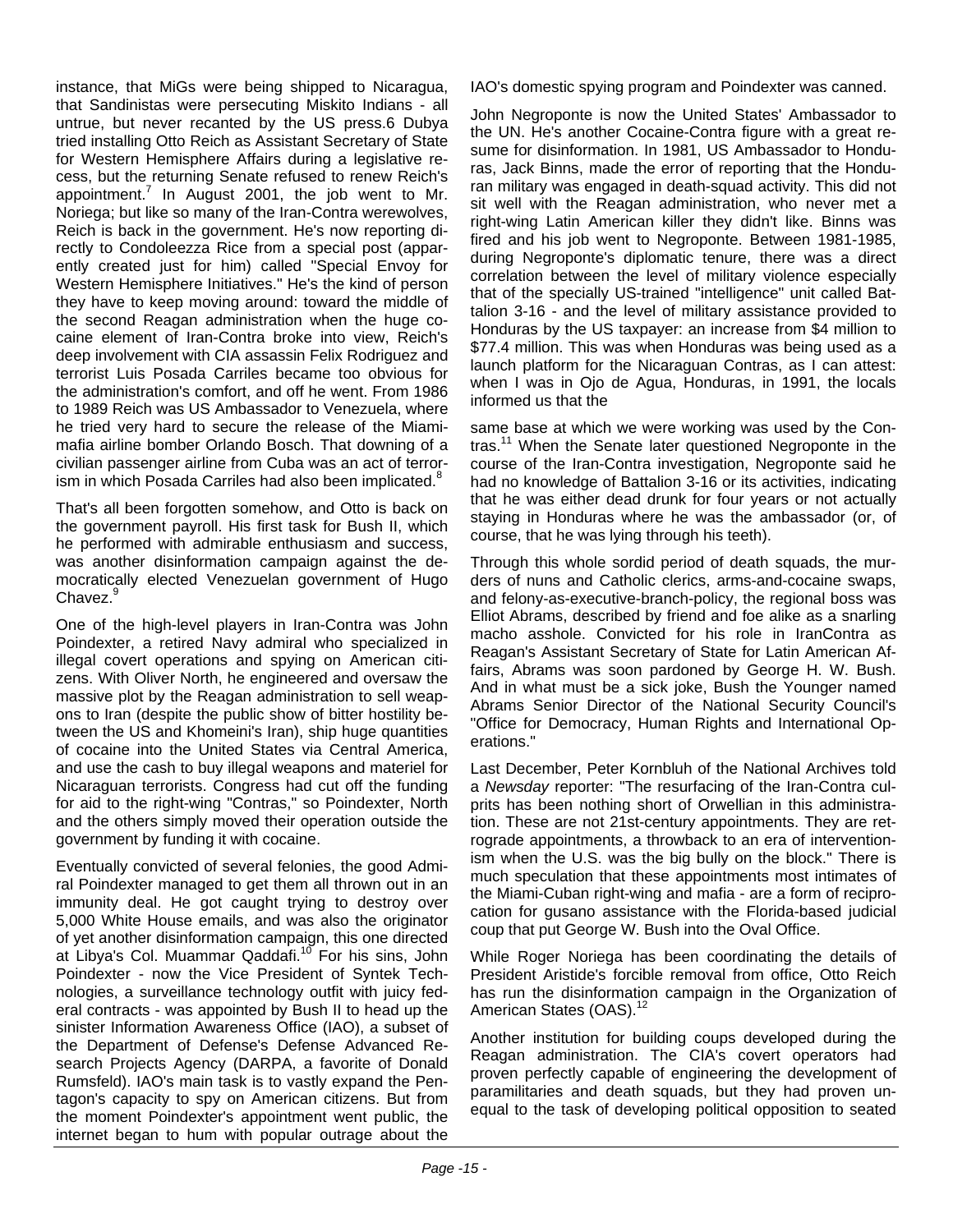governments. So the National Endowment for Democracy was established. From *Third World Traveler:*

> *The NED was set up in the early 1980s under President Reagan in the wake of all the negative revelations about the CIA in the second half of the 1970s. The latter was a remarkable period; spurred by Watergate-the Church committee of the Senate, the Pike committee of the House, and the Rockefeller Commission, created by the president, were all busy investigating the CIA.*

> *Seemingly every other day there was a new headlineabout the discovery of some awful thing, even criminal conduct, the CIA had been mixed up in for years. The Agency was getting an exceedingly bad name, and it was causing the powers-that-be much embarrassment. Something had to be done.*

> *What was done was not to stop doing these awful things. Of course not. What was done was to shift many of these awful things to a new organization, with a nice sounding name-The National Endowment for Democracy.*

> *The idea was that the NED would do somewhat overtly what the CIA had been doing covertly for decades, and thus, hopefully, eliminate the stigma associated with CIA covert activities. It was a masterpiece. Of politics, of public relations, and of cynicism.*<sup>13</sup>

The NED has four affiliates in the United States: the Republican Party, the Democratic Party, the US Chamber of Commerce, and the AFL-CIO. The NED counterparts to these three entities are the International Republican Institute, the Democratic Institute for International Affairs, the Center for International Private Enterprise, and the American Center for International Labor Solidarity. There is strong and growing opposition within the AFL-CIO to ACILS, which is a throwback to the bad-old-days of Cold War business-unionism.

The job of the NED is to funnel funds, training, and support to reactionary political groups in other countries in order to ensure political outcomes that are favorable to the US elite. Their most tried and true method has been to build, train, finance, and control political alliances as "oppositions" to popular governments considered too "left" for the US.

> Allen Weinstein, who helped draft the legislation establishing NED, was

quite candid when he said in 1991: "A lot of what we do today was done covertly 25 years ago by the CIA." In effect, the CIA has been laundering money through NED. (Ibid.)

The National Endowment for Democracy was invented by the Reagan administration as a specialized outgrowth of the CIA's covert operations apparatus. In emulation of the CIA's now-famous string of murderous successes from Guatemala to Chile, Indonesia to Iran, NED's mission is to engineer "desirable" political/electoral outcomes in other countries.

#### **THE HELMS SCHOOL**

*US policy right now is in the hands of the ideologues. You cannot overestimate the relevance of these people in shaping US policy. In a sense the Helms school of Haitian strategy is at work here.* 

> -Larry Birns, director of the Council on Hemispheric Affairs

Roger Noriega's public antipathy for Aristide began while Aristide was in office the first time, when Noriega was working as a senior advisor to the OAS. This public opposition to Aristide - and Noriega's connections with Miami's organized crime reactionaries - led to an appointment to the staff of the archracist Senator from my very own North Carolina, Jesse Helms. $14$ 

Helms was a personal friend to and open supporter of Salvadoran death-squad commandante Roberto D'Aubuisson, believed to have planned the assassination of Archbishop Oscar Romero, one of the many outrages that occurred in Latin America on the Reagan watch.<sup>15</sup>

Active opposition to Aristide by Helms and Roger Noriega began at the very moment of Aristide's surprise election victory in 1990, when he overwhelmingly defeated the USbacked Haitian presidential candidate, Marc Bazin, a World Bank executive. This election made Aristide the first democratically elected president of in Haitian history.<sup>16</sup>

Helms' antipathy to Aristide is double-edged: Helms regards any form of independence, any populism, any policy that makes inroads against the power of the rich, to be "communist." Helms frequently referred to Aristide as a "Haitian Castro." And Jesse Helms just plain doesn't like Black people. Foreign, Black, Catholic, and populist - the only thing missing for the pure embodiment of evil according to Helms would be if Aristide were gay; Helms is also a notorious homophobe.<sup>17</sup> In the South, where political hegemony has been exercised ever since the Nixon presidency, there is a long standing belief that unions, race-mixing, and communism are identical, and this remains Helms' view today. One of the Ku Klux Klan's principal appeals forty years ago (when Hoover's FBI was very much at home with the good ole boys) was that they were a bulwark against communism - which they opposed because communists promoted racial "mongrelization."<sup>18</sup> Maybe Roger Noriega shares Mr. Helms' special political pathology. But it's more likely that our new Assistant Secretary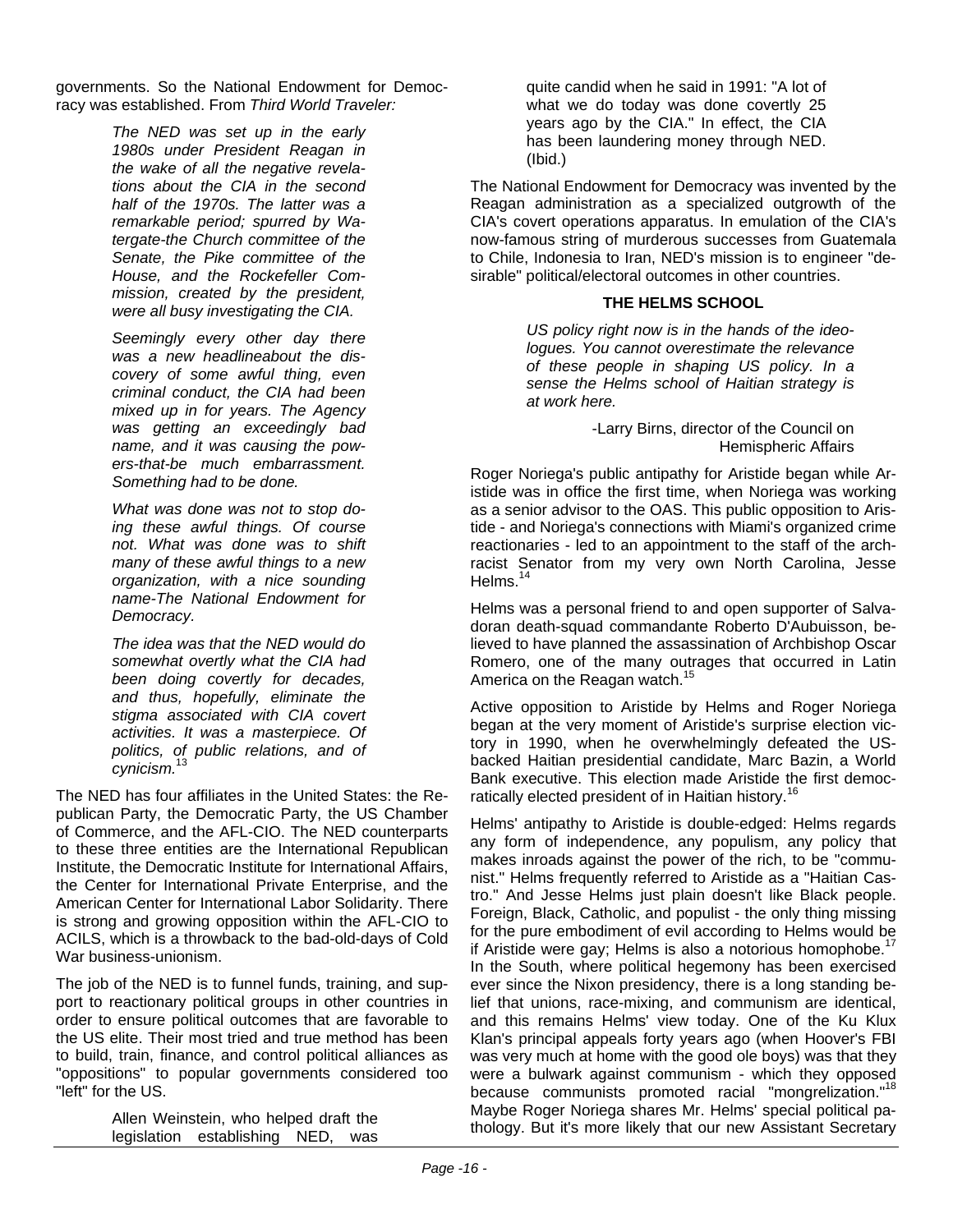of State for Western Hemisphere Affairs is driven by his self-perception as a guardian of the empire in Latin America, and shaped by his origins in that particular region of the South that is Miami.

The former U.S. Ambassador to El Salvador, Robert White, was among those fired by Reagan for speaking out on human rights violations. Just days before the present coup d'etat culminated with the Aristide's removal and detention by the U.S. Marines, White commented: "Roger Noriega has been dedicated to ousting Aristide for many, many years, and now he's in a singularly powerful position to accomplish it." Recalling the Helms-Noriega efforts to prevent Aristide's return to Haiti in 1994, Dr. Heather Williams wrote in Haiti as Target Practice: How the US Press Missed the Story:

> *As senior staff member for the Committee on Foreign Relations of the U.S. Senate, and advisor to Senator Jesse Helms and John Burton, he [Roger Noriega] was party to a three-year campaign to defame Aristide and prevent his return to power; all the while CIA-backed thugs left carnage in the streets daily in Port Au Prince. In his capacity in the State Department since 2003, and for two years before that as the U.S. Permanent Representative to the OAS, he has aggressively advertised his intention to oust Aristide a second time. For example, in April of last year, speaking at the Council of the Americas conference in Washington, he linked U.S. policies in Haiti to those in Venezuela and Cuba. He added that "President Chavez and President Aristide have contributed willfully to a polarized and confrontational environment. It is my fervent hope," he added ominously, "that the good people*  of Cuba are studying [this]."<sup>1</sup>

While there is no doubt that the Reagan administration was a shaker and mover in Latin America and the Caribbean, to really get at the roots of covert operations, coups d'etat, and the connections to race-politics in the United States, we have to go back just a bit further.

#### **PLAN CONDOR**

between Wall In 1948, the CIA inaugurated its "Office of Policy Coordination," (OPC) headed up by Frank Wisner, a Wall Street lawyer (the deep-political connection

Street and the CIA has been the subject of several books, and should be the subject of several more). The OPC's responsibilities included, in its own words, "propaganda, economic warfare, preventive direct action, including sabotage, anti-sabotage, demolition and evacuation procedures; subversion against hostile states, including assistance to underground resistance

groups, and support of indigenous anti-communist elements in threatened countries of the free world."<sup>20</sup> In the 1960's one of the targets of these operations was a new Haitian leader named Francois Duvalier. This is a not-well-known fact on the right or the left in the United States, who only seem to remember when Papa Doc (Duvalier's infamous nickname) and the CIA were working together. But if we don't understand this, we cannot understand Haitian-American relations, so I will return to this subject further down.<sup>21</sup>

In the wake of the economic crisis caused by Vietnam, the US colonial playground called Latin America took on a new significance. The story of Secretary of State Henry Kissinger's involvement in the 1973 CIA-supported coup d'etat against democratically elected President Salvador Allende in Chile is well known. What is not so well remembered is that at the time, John Negroponte worked for Henry Kissinger, and the US Ambassador to the UN was George Bush the Elder through 1973. Bush took over the CIA in 1975. At that time, DCI Bush launched Plan Condor, designed to wipe out political opposition to USsupported regimes in Latin America. As part of Condor, the green light was given to the then-fascist government of Argentina to slaughter 30,000 political opponents between 1976 and 1983.

Who were some of the shakers and movers for Plan Condor? Orlando Bosch and Luis Posada Carriles, the future gusano bombers of a civilian passenger airliner.

These are some of the bloodiest personnel behind the many right-wing seizures of power in Latin America and the Caribbean. In fact, the Argentinean military helped train Negroponte's unacknowledged Honduran Battalion 3-16. The US was assisted liberally in its training of repressive forces in the region by the Israelis, who seemed weirdly indifferent to the fact that the Argentinean military tortured Jewish prisoners under portraits of Hitler to enhance the intimidation effect. But then the Israelis were staunch supporters of racist South Africa then as well. Israel actually set up a Galil assault rifle factory in Guatemala, and when I was there for the last coup in 1983, the Galil was the most popular weapon in the country. The strong relation between Israel and the modern-day Zionist neocons - whatever their various religious and ethnic identities, be it noted - is not new. The centrality of the Saudis is not new either.

This consortium of forces (Saudis, Israelis, CIA, Contras, and local reactionaries in Latin American and the Caribbean) was laundering money through the phony Bank of Commerce and Credit International (BCCI), which had links - too numerous and complex to recount here - with the bin Ladens and the Bush family; that money was being used to finance covert operations. BCCI collapsed after revelations about its connections to the Medellin cartel of Colombia brought down the whole house of cards.<sup>22</sup> These would become the key players in the Iran-Contra-Cocaine affair because, as we say among activists, organizing is based on relationships.<sup>23</sup>

There are those critics out there who will, at this juncture, say this is conspiracy theorizing, and that conspiracy theory is somehow the antithesis of class analysis. At the risk of seeming rude, let me say that this is idiotic. It is a false dichotomy.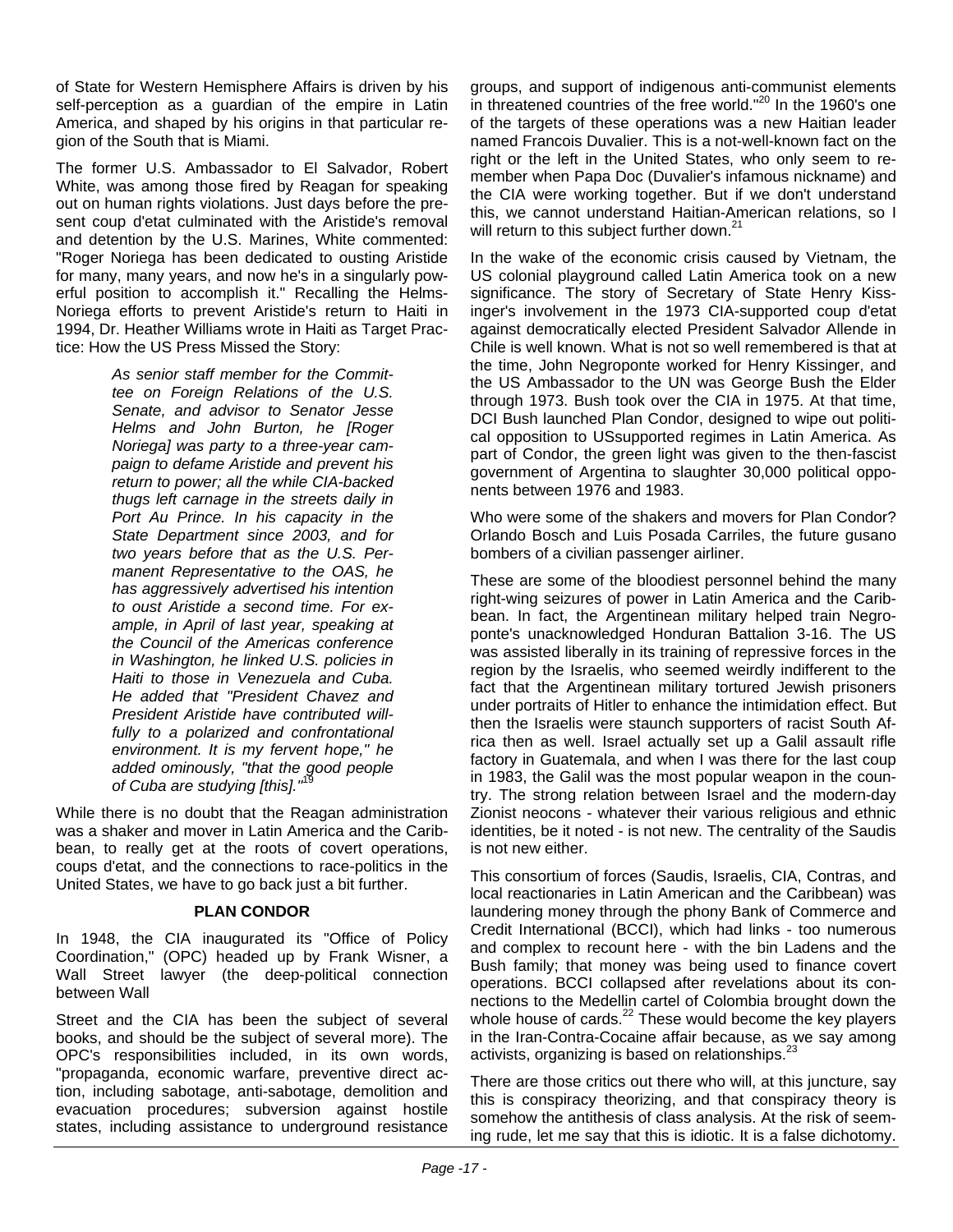To pretend dominant classes exist as some kind of autonomous abstraction without any personal agency inside a deterministic system ignores that members of any social class are people. To assume that these people do not scheme to protect their class interests - or that we should not concern ourselves with how those schemes work - strikes me as a recipe for inaction.<sup>24</sup>

There is a very good reason why the CIA continually works with drug traffickers. The money is untraceable. They don't take the drugs. My experience is that they work out of embassies and are addicted to embassy fare - Scotch and martinis. And they don't sell the drugs. They facilitate and skim. George W. Bush, however: Well, never mind.

#### **US DOMESTIC PARTISAN POLITICS - THE SOUTHERN STRATEGY**

Since the late 19th Century, when Reconstruction was dismantled, the Democratic Party had openly and proudly claimed to be "the Party of White Supremacy," and Republicans - still identified with Lincoln, and therefore with Blacks - were incapable of getting elected in the South.25 Kennedy and Johnson were seen as the great betrayers, and the Republican Party sensed an opening.

In 1968, the Nixon campaign fell upon an electoral strategy that would create a tectonic political shift, the "Southern Strategy."26 Southern white racists perceived the end of Jim Crow (the legal system of Southern US apartheid) as a catastrophic threat to their privileged status. Outbreaks of their bitter resentment were called "white backlash" in the press. Barry Goldwater, the reactionary Senator from Arizona who was trounced by Lyndon Johnson in 1964 was rabidly opposed to the Civil Rights Act. In spite of his poor showing nationwide, he showed his greatest strength in the South, as did independent segregationist George Wallace.

The barely coded appeal used by Goldwater, who didn't feel empowered to call as openly as Wallace for a return to legal apartheid, was "states' rights," understood by every white Southerner as the battle cry in defense of slavery and its legacy. Out of Goldwater's wreckage, Nixon built the Republican strategy that has won overwhelming support from Southern white voters since LBJ went back to the ranch. African American political critic Lee Hubbard writes:

> *"Substantial Negro support is not necessary to national Republican victory," said Kevin Phillips, the mastermind behind Nixon's Southern Strategy, at the time. "The GOP can build a winning coalition without Negro Votes. Indeed, NegroDemocratic mutual identification was a major source of Democratic loss, and Republican Party or (George Wallace's) American Independent Party profit, in many sections of the country."*

*Since then, some Republicans have played to these fears to gather white votes. Their game has ranged from the kickoff of Ronald Reagan's presidential campaign when he declared he "believed in states rights," in Philadelphia, Mississippi -- the site of the deaths of civil rights martyrs Schwerner, Chaney, and Goodman -- to Vice President's Bush's 1988 Willie Horton ad campaign, which basically depicted all blacks as being criminals. Some of the GOP's race-baiting has been, perhaps, unintentional, and at other times it has been blatant, but it has happened, and black people are familiar with this list of racial baggage.*<sup>27</sup>

Richard Nixon's campaign effected the decisive transfer of the potent political mantle of white supremacy from the Democratic Party to the Republicans. It is important to understand that foreign policy is not solely determined by foreign priorities, either economic or strategic. It is also significantly influenced by its impact on popular domestic political bases.

#### **HAITIAN HISTORY, VENEZUELA AND WHITE MEN'S FEARS**

This is particularly relevant to Haiti. The Haitian Revolution that culminated in the first Black Republic on January 1, 1804, was fought against three imperial powers, including Napoleon's armed forces, by rebel slaves. These slaves outgeneraled, out-administered, and out-fought the European giants, smashing the myth of white supremacy. This struck terror into the American South, where the fear of Black rebellion was a constant obsession. Turmoil in Haiti is always portrayed by the American mainstream press in a way that explains as little as possible, so as to reinforce the impression of amorphous chaos - read: Black deviance and incapacity for self-governance. That tactic has distracted the televisiondrugged US public from yet another coup attempt afoot, the second in less than two years, in Venezuela. I have read dozens of articles over the last few days on both Haiti and Venezuela, and none of them mentions race or racism as a factor in these coup attempts. This is an elephant in the living room. Unfortunately, most Americans in the living room have been blindfolded.

In 1994, just before the United States launched the invasion of Haiti that became my last deployment, Paul Farmer published an excellent book called *The Uses of Haiti.28* He described America's horrifically successful Haitian policy of blaming the victim while continuing to strangle him. For instance, it's often pointed out that Haiti's capital city, Port-au-Prince is overpopulated, jerrybuilt, and afflicted by almost irremediable drainage and waste-disposal problems. Huge numbers of peasants continually leave the countryside in search of work in the city, forming overcrowded, sprawling bidonvilles (shantytowns) with little or no potable water or electricity. But mainstream American papers rarely go on to explain what drives this process: as foreign agribusiness disrupted the Haitian sharecropping system, land enclosure and mechanization (as well as terrible soil erosion) forced more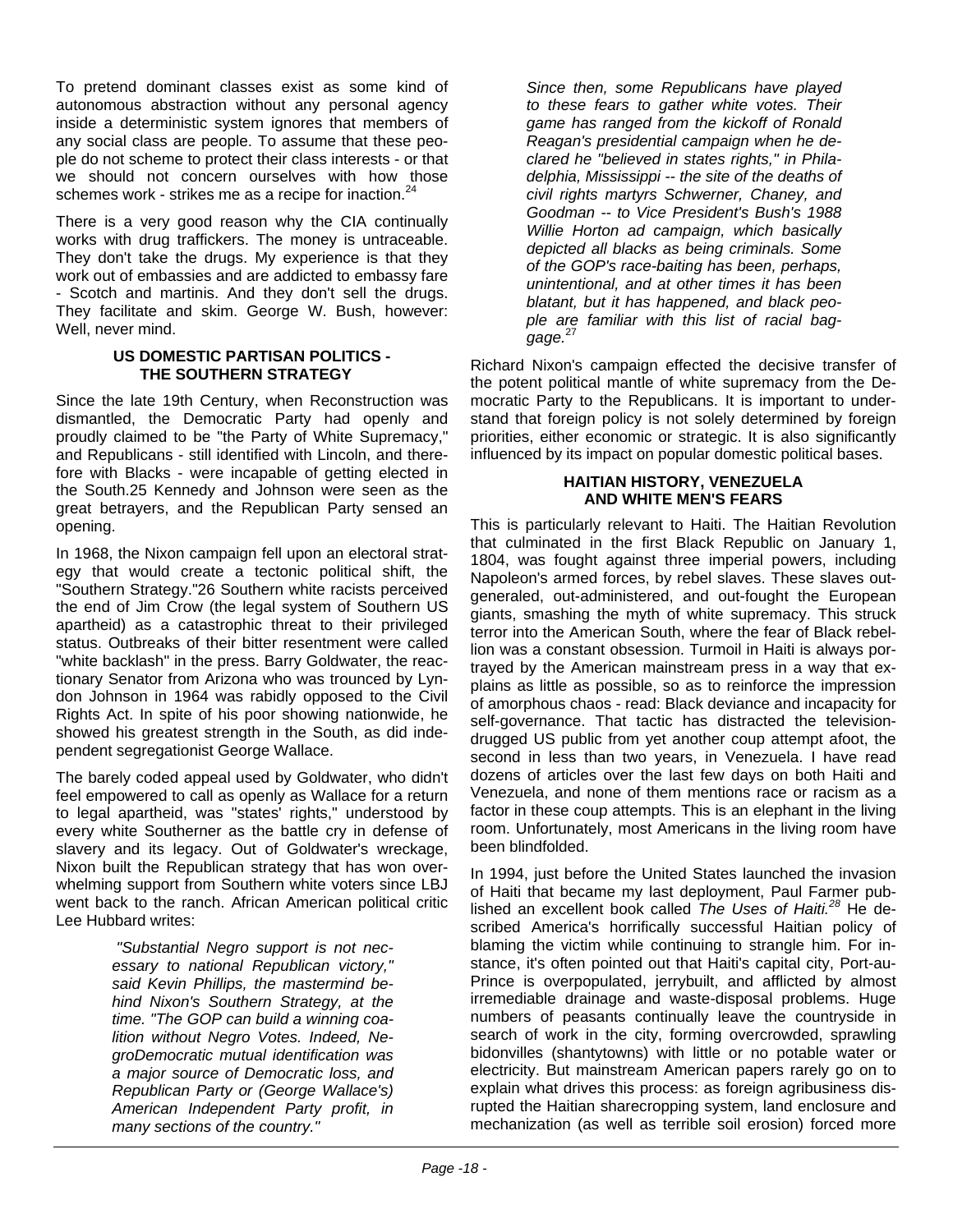and more people off the land and into the cities to seek work that was not available except to a very few (accounting for the criminally low wages paid in Port-au-Prince by foreign manufacturers). Paradoxically, the Artibonnite valley which grows enough rice to feed Haiti ships most of its product abroad to get export dollars, and the US ships (taxpayer subsidized) rice into Haiti at prices most Haitians can ill afford.

So Haiti is strangled by the Washington economic consensus (neoliberalism), then blamed for not getting its act together, because most Americans haven't a clue what these international trade policies are or how they work.

And that's just the economic assault. The biggest fear of the right wing and its para-political gangs is a strong effort by the Haitian state to establish the rule of law within its sovereign territory. This becomes incredibly difficult when weapons and equipment for the police are embargoed, and the 75% urban unemployment rate forces large numbers of people into various criminal enterprises to survive.

In the wake of the latest coup, Haiti is an utter legal shambles.

[Aside: Though this is often overstated inside Haiti, the country has become one of many regional stepping stones for drug-running operations in this hemisphere. This will now get considerably worse, since many of the FRAPH hoodlums were deeply involved in drug trafficking. Just as SouthCentral Los Angeles was chosen as the CIA's ideal market for its Contra-funding crackcocaine bakesale, we can reasonably expect that Haiti will now be prized by those same forces for the same reasons. It's now a stateless milieu whose legal infrastructure has been so degraded that it offers political criminals a path of least resistance.]

This process has served as an important ideological pillar for white supremacy in the United States. From slavery to Jim Crow, to the de facto segregation that easily survived the Civil Rights Movement, white America has profited from racist ideology and the economic crimes it was invented to legitimize. Haiti's successful slave revolution at the dawn of the 19th Century shook that ideology, and prompted economic and political attacks by both France and the United States.

As Paul Farmer and other critics have shown, the message of the American press remains essentially racist and colonial; Haiti is subtly but unmistakably represented as inscrutably mad, animalistic, diseased, and deviant.

Ever since Nixon managed the Republican Party's displacement of the Democrats as the party of white supremacy, Republicans have taken a special responsibility for putting Haiti in its place. Just after Aristide's ouster, Florida Republican Mark Foley, in a CNN exchange with the priceless Maxine Waters, said the US will help Haitians learn how to run a government and "how to grow crops." A white f--king rich man from Florida, whom the website Democratic Underground named Number Two on its Top Ten Conservative Idiots list, is talking about teaching Haitians how to grow crops!<sup>29</sup>

Note that the US-selected heir apparent in this coup is a white Haitian, Andre Apaid, a Duvalierist sweatshop tycoon who has an American passport.<sup>30</sup> The last US appointee after the last coup d'etat was light-skinned Raoul Cedras. This is a reflection of the still complicated class-race interfusion in Haiti, but also of a comfort threshold among American patrons - which would include craven opportunists like Colin Powell and Condoleezza Rice. Race serves class: Duvalier came to power using a nationalistic appeal to black consciousness ("noirisme"), and ruled in behalf of the nationalistic big landowners in Haiti, whose way of life was threatened by US-sponsored capitalist agriculture (as opposed to the semi-feudal sharecropping system that enriched these grandons (big landowners). That mechanized capitalist agriculture was introduced to Haiti under the rule of the US Marine occupation from 1915-1934, as was the brutal Haitian National Guard, whom Duvalier distrusted and many of whom participated in a failed coup attempt against Duvalier (supported by the CIA). It was in response to the political unreliability of the Haitian armed forces that Duvalier developed the Gestapolike Tonton Macoute militia to impose by terror a political discipline not only on the population but on the armed forces until he could redevelop its leaders and members into a force more consistently loyal to him.

It was the Tonton Macoute that gave Duvalier his fierce reputation, and which Duvalier would eventually use on behalf of US interests, when he and the US later mended their fences in exchange for his massacre of leftists in Haiti and his regional support of US "anti-communist" efforts.

Duvalier's authoritarian brutality then served him to control the Haitian population, as well as serving US interests in the region. It also had the added benefit in the US, unintended by the noiriste despot, of providing ideological support to white supremacy by reinforcing notions of Black brutishness.<sup>31</sup>

White privilege and white supremacy are still embraced at some level by the majority of the white US population. $32$  This embrace is not always the same as it was - unconcealed and unabashed - under Jim Crow or in South Africa during Apartheid. More often it is coded, socially inscribed through the erasure of history, ideologically inscribed as erasure of the social construction of individual agency (personal responsibility, etc.), and psychologically inscribed with Negrophobia - the personal internalization of racial stereotypes that regards Black male bodies as predatory, Black female bodies as hypersensual, and Black intellect as inferior. This is one of the foundation stones of Republican Party success. 33

I know some on the left will take me to task for emphasizing race by insisting that class is the deeper issue, but I don't buy it. When we can extricate the two in any but a theoretical way, I'll give this class-over-race argument another listen. White supremacy has been and remains a pillar of Euro-American power, and not in some merely discursive way that "divides and conquers" workers, though that's certainly part of it. And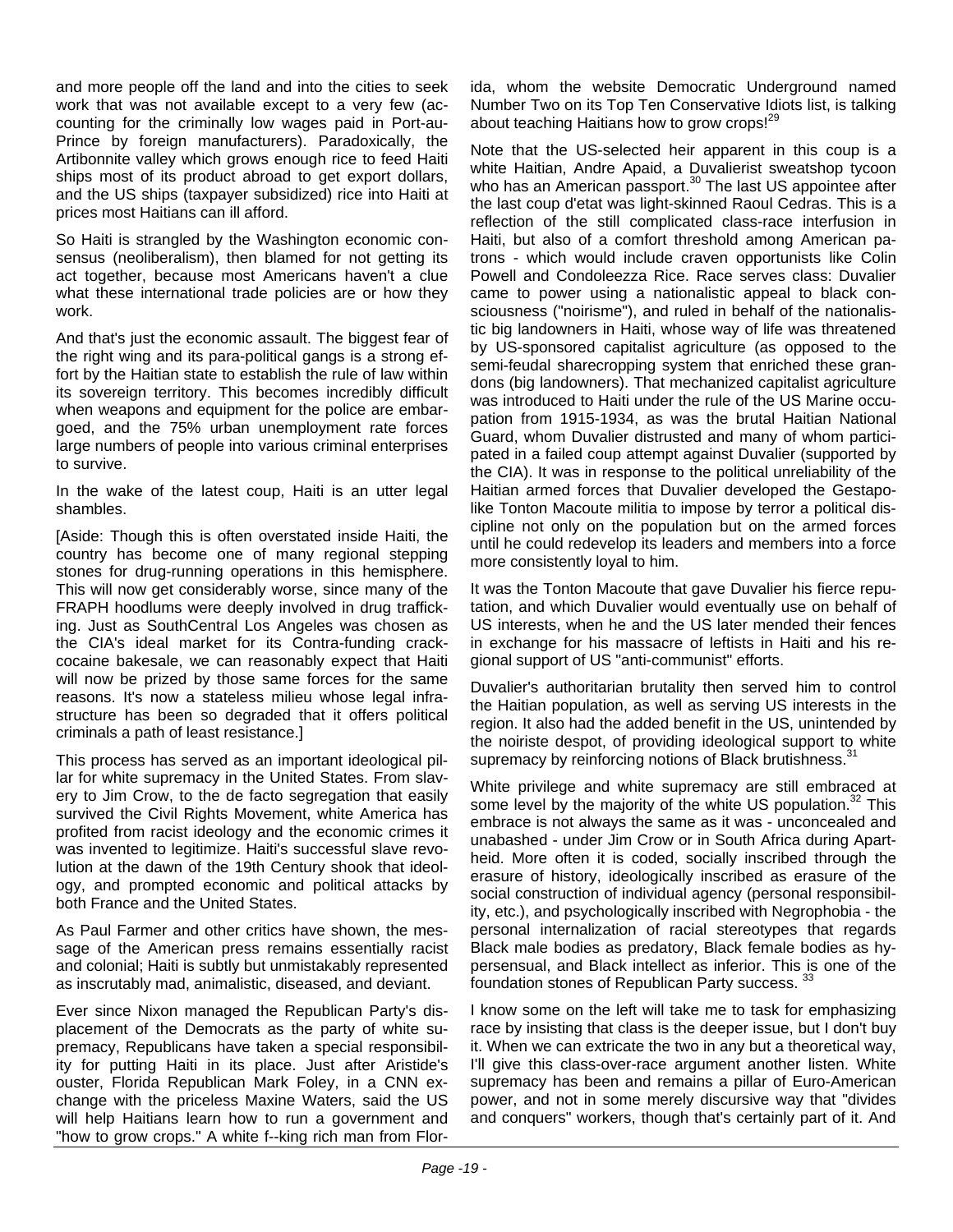imperialism is the issue, too, rationalized through notions of the "white man's burden."

#### **BUSH THE ELDER AND CLINTON ON HAITI**

During the 1992 election, Bill Clinton excoriated George W. Bush for his incarceration of Haitian refugees in the concentration camp at Guantanamo Bay, Cuba. Playing to his Black audience, whom Clinton would betray in his later policies at every turn, Clinton also pointed quite justifiably to the hypocrisy of allowing white Cubans automatic entry into the US, while indefinitely detaining black Haitians.

The coup of a year earlier was proceeding apace with its slaughter of Aristide loyalists and grassroots organizers, and CIA complicity in the coup was becoming gradually more visible with a leak here and a whisper there.

Then the economy tanked after George H. W. Bush had made his famed "read my lips" remark, and Bill Clinton was elected.

Faced with the reality of Haiti's desperation and the volume of refugees fleeing the Cedras-Francois regime, and faced with the reality of Florida politics and the possibility of 100,000 or more penniless people crashing onto its shores, Bill Clinton's first foreign policy embarrassment was being forced by his circumstances to treat the Haitians even more harshly than the Bush regime had.

My own unit in 1993 was preparing for an invasion of Haiti to re-install a reined-in Aristide, but the debacle in Somalia put the whole plan on hold for a year. While Haitians had originally elected Aristide because of his opposition to predatory neoliberal policies, Clinton now convinced Aristide to support those same policies in order to stop the killing. Clinton knew very well that a US invasion would not be accepted by the people of Haiti without Aristide - their first democratically elected President, whom they now saw as a symbol of their aspiration for genuine independence.

Aristide was to be re-installed on October 30, 1993, according to an agreement between Cedras and Clinton called the Governor's Island accords (please see: http://dosfan.lib.uic.edu/ERC/briefing/dossec/1993/9310/ 9310 11dossec.html). *The USS Harlan County*, carrying the military and State Department facilitators, arrived in Portau-Prince on October 11th. But the officials who were designated to meet the craft had been replaced by a handful of FRAPH thugs (some of them drunk) waving pistols and threatening to fire on anyone who disembarked. So the *USS Harlan County*, an American warship, was turned about and sent home by a band of intoxicated bullies with Colt .45s. This was a tremendous foreign policy embarrassment for President Bill Clinton. who was at a loss to explain the situation to the public.

This bizarre incident was rendered even more fantastic by the nonchalant presence of the American John Kambourian on the docks, unafraid and unthreatened by the

ostensible antiAmerican gang. Kambourian was leaning on his vehicle with a kind of Delphic smirk throughout this whole weird interlude. Documentary film maker Katherine Kean was on hand and secretly videotaped him.

Kambourian was the CIA's man on station. He had been sitting in the car with UN representative Vickie Huddleston, and the FRAPHists made a kind of show of banging on the hood and shouting, "Kill whites!" for the cameras. Neither Huddleston nor Kambourian seemed alarmed, nor did Huddleston attempt to leave. It was only later, when they didn't realize Kean had a running camera, that Kambourian exited the car to catch some air and suppress a smile at the little performance. The FRAPH, after all, were Kambourian's boys. In dissecting the current coup, we will see that the FRAPH is back in Haiti, and that this year they provided the paramilitary terrorism that precipitated the forcible removal of Aristide again.

Present during the 1993 USS Harlan County fiasco was the chief of the FRAPH, Emmanuel "Toto" Constant. Only later would the public learn that Constant was on the CIA payroll before, during, and after the 1991 coup d'etat. Little wonder Kambourian was so comfortable relaxing outside during the Harlan County "riot." Constant was taken in by the United States and now lives in Queens, NY collecting Happy Meal toys and (by many accounts) spending happy hours with his local cocaine dealers. His threats to expose his CIA relations pressured the US into protecting him from extradition.<sup>3</sup>

Note that in this episode the CIA was subverting its own Director. There is no indication that R. James Woolsey, the newly appointed DCI was complicit in Kambourian's fake riot; in fact, it would be surprising if he were. He was a Clinton appointee, and like the next Clinton DCI, John Deutch, he served on the Boards of Directors of various big Defense contractors. The transparently orchestrated sabotage of Clinton's Haiti policy was probably the work of the field agents within the CIA who move up to become station chiefs.

By and large, their politics are racist and reactionary, if my own association with them is any indication. I never once met an exception. They are certainly nothing like the Tom Clancy caricatures we see in the movies. I invite readers to read my own accounts in Full Spectrum Disorder - The Military in the New American Century (Soft Skull Press, 2004). This Republican bias, which included a Jesse Helms-like aversion to both Haiti and Aristide, was prevalent among white officers in the military during the 1994 invasion, and among white Special Operations personnel.

Bush the Elder - former Director of Central Intelligence had his vengeance on Bill Clinton with the Harlan County incident. Clinton was likely reluctant to call anyone's bluff on issues related to the CIA, because he himself was vulnerable on his own complicity in another CIA operation, which we have mentioned earlier: Iran-Contra. His was not a central role, but given the cocaine politics of the Agency in its efforts to destroy the Sandinistas, it was more than a little discomfiting.

#### **CLINTON, COCAINE AND CONTRAS**

Bill Clinton comes from my Mom's home town, Hot Springs, Arkansas. In his campaigns, he said he was from Hope, Ar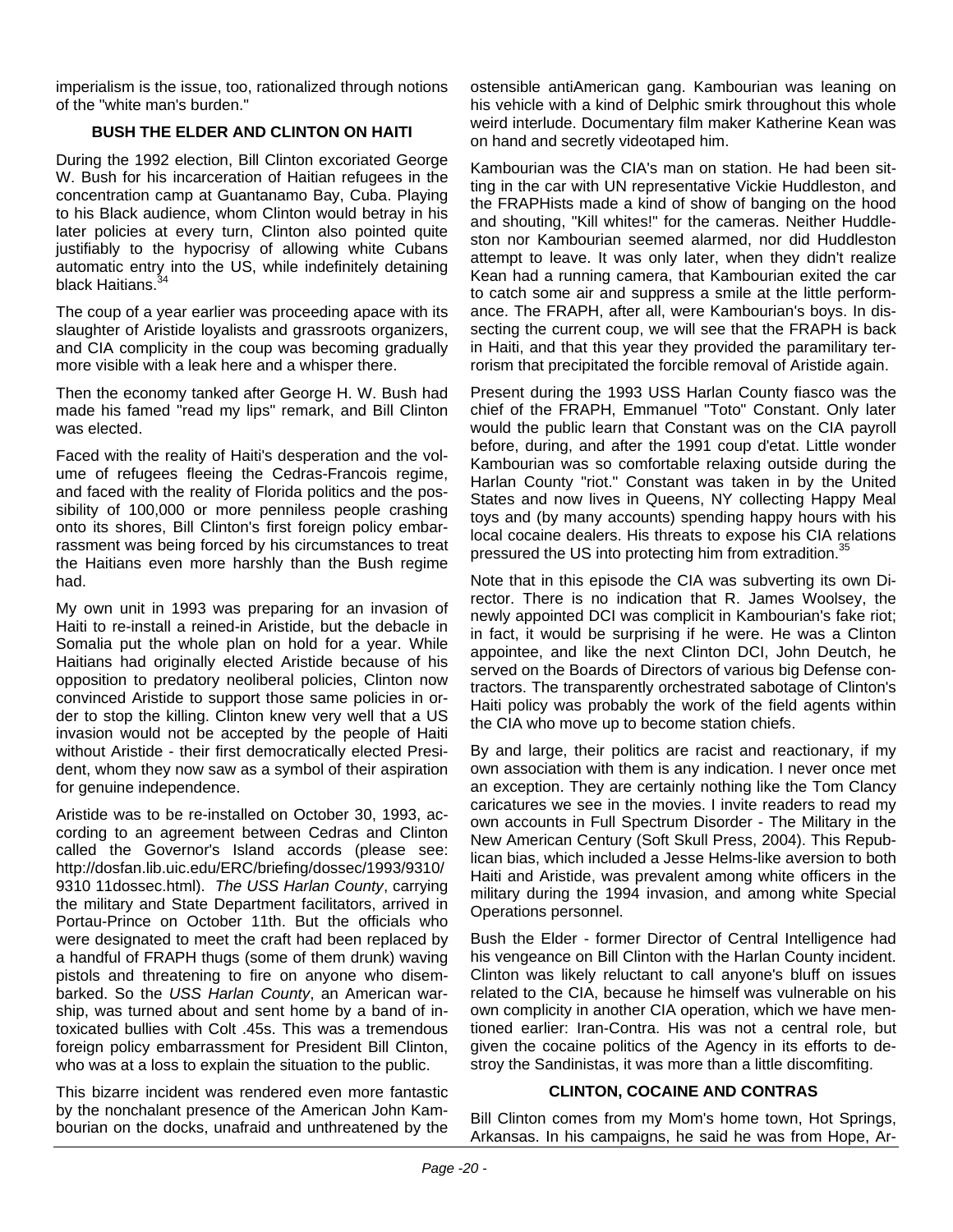kansas, where his own mother lived for a while, partly because Hope sounds so cool in a political campaign, and partly because Hope is only famous for its very excellent watermelons. Hot Springs was for years a Southern gambling mecca, teeming with every kind of hustle one might imagine, and a favorite getaway for organized crime figures. All the gambling except Oaklawn Racetrack has disappeared now, and the town is trying with only partial success to reinvent itself in the midst of a statewide economic crisis. Drug addicts, fishermen, Wiccans, criminals, hillbillies, artists, doddering retirees, and militia-types still coexist there in a kind of slow-motion cultural free-for-all. This may account for Clinton's chameleon-like capacity to protectively color himself.<sup>3</sup>

Back in 1985, when I was working in El Salvador, Bill Clinton was the Governor of Arkansas. In that capacity, he consented to let a little airport at Mena (an hour and a half west of Hot Springs, near the Oklahoma border) be used by CIA contract-pilots who were shipping cocaine north and guns south. The exact nature and level of his role remains in question, partly because of a river of disinformation from right-wing ideologues.37 The result has been the almost complete disappearance of the Mena story from public discourse; liberals associate it with right-wing lies, so they won't touch it. But like Waco, another fascist cause celebre, there really was something that was terribly wrong done there, and there is probably plenty to cover up. Certainly it would disincline Clinton to go after the CIA.

#### **HAITI INVASION - CLINTON AND BUSH FACTIONS**

Instead, in 1994, he invaded Haiti, and on October 15th of that year, Aristide returned. Members of both parties have desired Aristide's ouster since he won the 2000 election, and while the Democrats lean toward the compradortechnocrats of the Haitian elite, the Republicans prefer the FRAPH-macoutes.

It would be Bush and the FRAPH that would help the phony Haitian "opposition" to finish its four-year coup. It would also be Bush, with Otto Reich on point, who would attempt to support the failed coup in Venezuela, and who is trying now to set up another. $\frac{3}{5}$ 

The interests of the Republicans diverge from those of the Democrats based on their constituencies. Both parties are run by elites who want to see the removal of Aristide and others who have the capacity to mobilize their population. But where Democrats would prefer something that looks like a success story - along with managed elections and other trappings of "progress" - Republicans, as the party that still employs its latter-day version of the Southern Strategy, want to see Haiti in chaos. They will put on the mask of paternalistic sympathy while they continue to impose dysfunction, but they need Haiti to continue to serve as an example of Black incapacity for self-governance - which reinforces their white supremacist appeal to the Helms wing of the party. There is, in my opinion, a kind of imperfect comparison that can be made between Haiti and the American South that sheds further light on American-Haitian ruling class relationships.

#### ENDNOTES

1 http://www.cja.org/cases/dorelien.shtml

\_\_\_\_\_\_\_\_\_\_\_\_\_\_\_\_\_\_\_\_\_\_\_\_\_\_\_\_\_\_\_

2 http://news.amnesty.org/mav/index/ENGAMR360062004

3 For Roger Noriega's official bio page, see: http://www.state.gov/r/pa/ei/biog/4708.htm

4 For notes on Roger Noriega's nomination to his current job, see: http://www.scoop.co.nz/mason/stories/HL0305/S00064.htm

5 http://www.geocities.com/iran\_contra\_christic\_institute

6 For a rich trove of original documents from Reich's appalling career in the Reagan years, see:

http://www.gwu.edu/~nsarchiv/NSAEBB/NSAEBB40/

7 Blocking Reich's nomination wasn't easy:

http://istsocrates.berkeley.edu/~border/list\_articles/030901\_nytimes \_b ush.html

8 http://www.informationclearinghouse.info/article3354.htm

9 http://www.trinicenter.com/world/venez/lessons.shtml

10 http://www.hereinreality.com/bigbrother.html

11 http://www.geocities.com/ravencrazy/Negroponte.html

12http://www.scoop.co.nz/mason/stories/HL0403/S00047.htm

13http://www.thirdworldtraveler.com/CIA/National%20EndowmentDe mo.html

14 http://www.indystar.com/articles/0/125879-8940-P.html

15 http://www.fair.org/press-releases/helms.html ; http://www.icomm.ca/carecen/page70.html

16 http://www.globalpolicy.org/security/issues/haiti/

2004/0302t ypical.htm

17 http://www.washingtonpost.com/ac2/wpdyn/A108222001Aug28?language=printer

18 http://www.epwijnants-lectures.com/ct\_ku\_klux\_klan.html 19 http://www.venezuelanalysis.com/articles.php?artno=1117 20 http://www.disinfopedia.org/wiki.phtml?title=Plan\_Condor 21 http://www.counterpunch.org/goff02142004.html

22 http://vancouver.indymedia.org/news/2003/01/26515.php

23 One of the major branches of the recent revolution in computer programming is called Network theory. It was the basis of PROMIS software and it now constitutes a vast research discipline of its own, whose primary organization is the International Network for Social Network Analysis: http://www.sfu.ca/~insna/. Applications include Namebase software (http://www.namebase.org/), terrorist tracking

(http://www.sfu.ca/~insna/INSNA/Hot/terrorist.htm), and the mapping of complex webs of economic and political influence - "social capital" - through informal ties

(http://www.sfu.ca/~insna/INSNA/Hot/soc\_cap.htm).

24http://www.sonic.net/~doretk/Issues/9606%20JUNE/terrorismhype parenti.html

25 Comer Vann Woodward, The Strange Career of Jim Crow. Oxford University Press; 3rd Revision edition September 1989; latest edition 2001.

http://www.amazon.com/exec/obidos/tg/detail//0195146905/qid=107 9842032/sr=1-1/ref=sr\_1\_1/103-

40065614479011?v=glance&s=books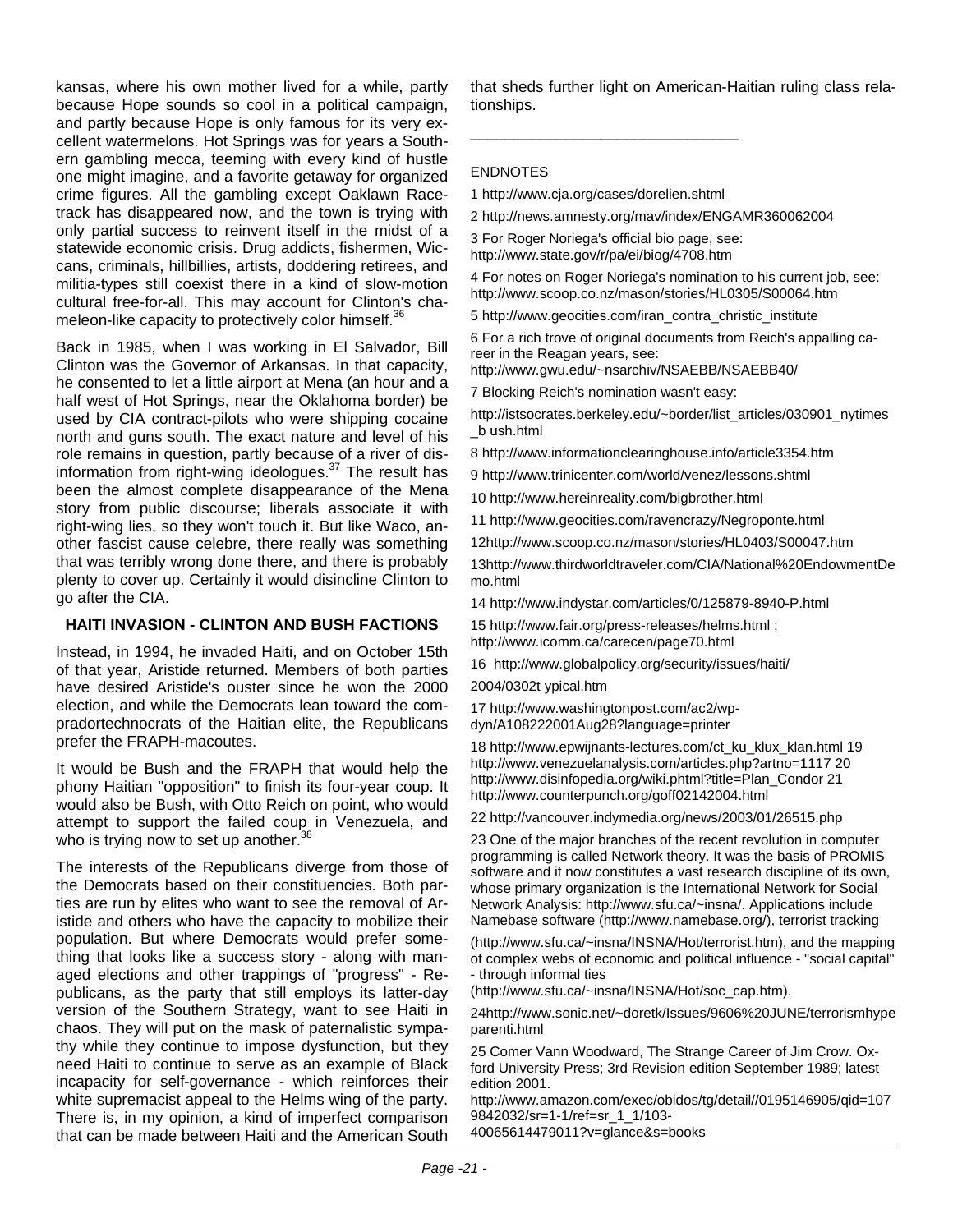26 http://www.counterpunch.org/vest1220.html

27 http://speakout.com/activism/opinions/5670-1.html

28http://www.thirdworldtraveler.com/Caribbean/Uses\_Abuses\_ Hait i.html

29http://www.democraticunderground.com/top10/02/84.htm

*30 http://www.workers.org/ww/2004/haiti0304.php* 

*31http://www.webster.edu/~corbetre/haiti/history/course/uniton e/short.htm* 

*32 http://www.kersplebedeb.com/mystuff/books/collectiveliberati on/beyond.html* 

*33 <http://www.straybulletins.com/LMB/weblog/archive/> 000758.html 34* 

*http://www.thirdworldtraveler.com/Chomsky/ChomskyOdonian\_Haiti. html* 

*35 http://www.theatlantic.com/issues/2001/06/grann.htm*

*36 ttp://www.hotsprings.org/things\_to\_do/historic\_hotsprings/ 37 http://www.consortiumnews.com/archive/edit14.html* 

*38 ttp://observer.guardian.co.uk/international/story/0,6903,68 8071,00.html* 

## **Cynthia McKinney, Mike Ruppert Open Doors in LA**

#### **Cracking the "L.A. Nut" Demonstrates Continuing Shift in Progressive Attitudes About Israel, Peak Oil and Infinite War**

 $\operatorname{\mathsf{W}}$ hile former five-term Georgia Congresswoman Cynthia McKinney is one of the most sought-after speakers in the world, invited to speak in Northern California's Bay area at least a dozen times, before March 13th she had never been invited to speak in Los Angeles. And though *FTW's* Mike Ruppert has given more than 35 lectures on "9/11" and "Peak Oil" in eight countries, for more than three years he had not been asked to speak in Los Angeles, his home town.

Now, as Cynthia McKinney prepares to recapture a congressional seat taken from her by illegal campaign practices, well funded by an Israeli lobbying group; and as *FTW* becomes recognized as an international leader in investigative journalism, the LA ice has been broken as KPFK and its new station manager Eva Georgia – herself a courageous veteran of South African antiapartheid activism  $-$  put the weight of L.A.'s influential radio station behind a major event featuring both controversial figures. McKinney's return to congress without loss of seniority (according to House rules), is viewed as critically important by Progressive activists who rightly believe that she will become the conscience of the Democratic Party should John Kerry succeed in his bid to oust George W. Bush. Should Bush secure a second term, McKinney is widely perceived as one of a few fearless voices in Congress who would charge into the "dragon's teeth" in defense of human rights, real American values and international law.

For everyone it proved to be a risk well taken.

Most LA Progressives know well the Immanuel Presbyterian Church, LA's spectacular Gothic-style cathedral on Wilshire Blvd. On Saturday March 13th, in an event titled "What's wrong with Election 2004", McKinney, Michael Ruppert, Ed Begley, Jr., and KPFK radio host Michael Slate took to the Church's stage to deliver fresh analyses and perspectives to what is generally regarded as a tough-to-penetrate Southern California political mix. The crowd of 500 people, eager to hear the perspectives offered by McKinney and Ruppert listened intently, occasionally rose from their seats for standing ovations, sometimes shouted in support, and more than once sat in stunned silence in response to facts, documents, maps and charts included in McKinney's talk and Ruppert's hourlong slide-presentation.

Following a solo musical performance by local recording artist/activist/photographer Vessy Mink, Ed Begley, Jr., actor/activist and environmentalist bad-boy, introduced McKinney to a standing ovation. It was something of a hero's welcome for the five-term Congresswoman, who gained international notoriety when she was defeated in her 2002 Georgia primary by an unprecedented campaign of "crossover voting," targeted at her staunchly Democratic district. Her supporters (the overwhelming majority of voters in her 4th US Congressional District of Georgia) woke to find themselves with a new "Democratic" Congresswoman, Denise Majette – a Republican who ran as a Democrat and was elected to this traditionally Democrat safe seat by votes from numerous other Republicans who had also crossed over and registered as Democrats.

A suit currently underway claims that the: "De Kalb County Republican Party promoted the crossover and expended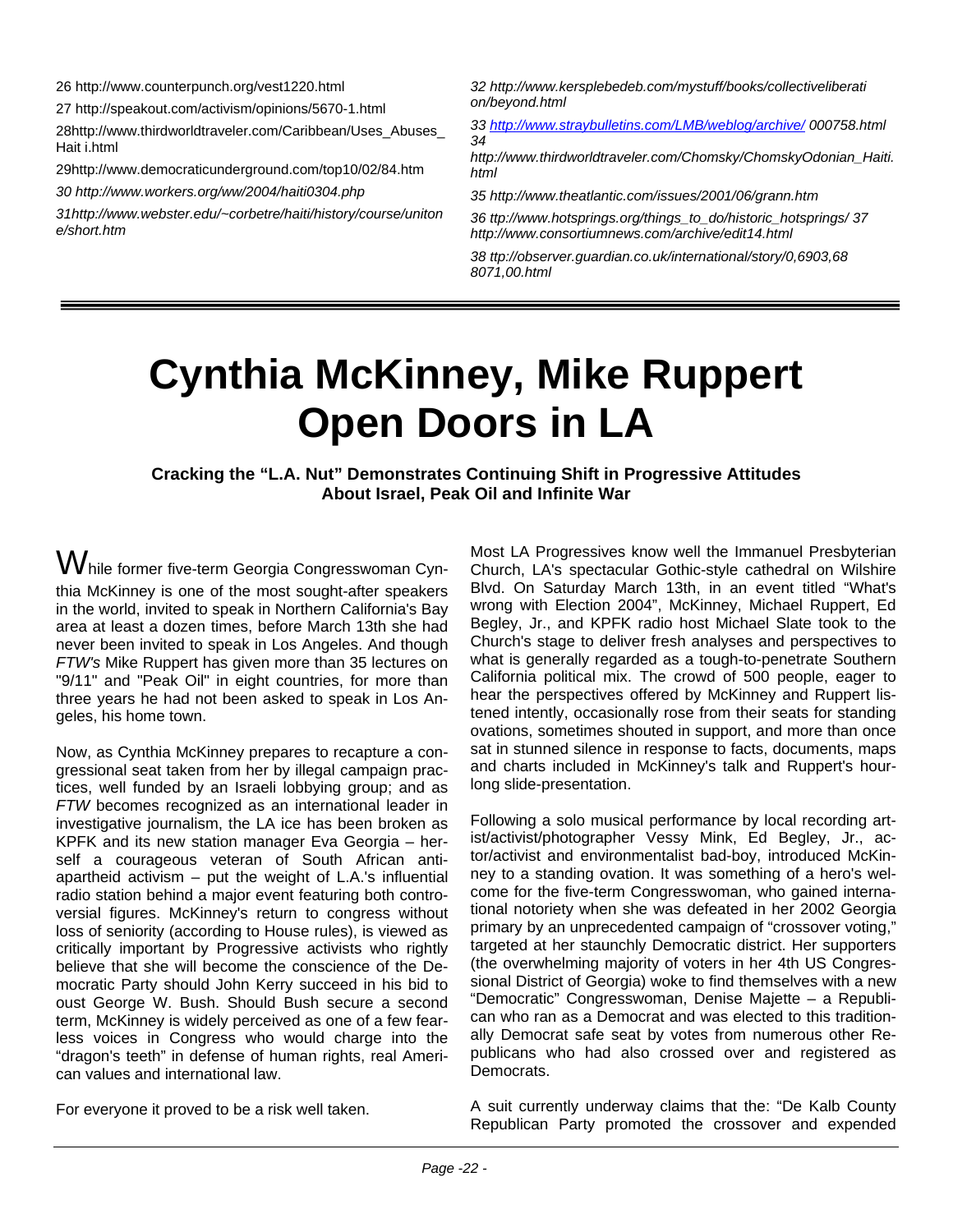funds in support" -- and that Majette "openly promoted the Republican crossover… regularly sought counsel from Republican party operatives before and during her candidacy… voted for extreme right wing Republican Alan Keyes in the 2000 Republican presidential primary… [and] supported Michael Bowers in the 1998 Republican gubernatorial primary."

*The Baltimore Sun* (8/25/02) had proclaimed McKinney a "loose cannon" and "flamethrower" with a "sharp tongue," for suggesting President George Bush may have ignored warnings about September 11, and added that McKinney was at the "far extremes of American politics."

In a friendlier article*, The Washington Times* ( 8/22/02 ) reported: "Jewish money both national and local flowed into the campaign to McKinney's opponent." Significantly, the paper then quoted a key Jewish McKinney supporter, Joshua Ruebner, Executive Director of Jews for Peace in Palestine and Israel: "This is a dangerous dynamic… doing irreparable harm to [Jewish] relations with African-Americans."

In fact, it was the Zionist lobby group AIPAC [The American Israeli Public Affairs Committee] that had poured money into Majette's campaign. The AIPAC opposition to McKinney came after McKinney proved herself to be a resolute defender of human rights for Palestinians in the occupied territories, in direct opposition to both the Clinton and Bush administration policies.

As Begley explained in his introduction of McKinney*: "During her 16 years in Congress, Cynthia served on several important committees and was an influential advocate for economic justice in Africa, social justice, and.... During her final year in office, McKinney's was a rare voice on the House floor, speaking out against the US invasion of Afghanistan, the Patriot Act, and of course, a call for an open investigation into events surrounding 9-11. The backlash was inevitable."*

McKinney, a PhD candidate at UC Berkeley, gave her audience a taste of the passion and articulate rhetoric she fearlessly brought to the floor of Congress for 10 years, becoming a symbolic lightening rod for all progressives, and the nagging conscience of the Democratic Party. She is a reminder of what Congress is supposed to be -- placing herself firmly in the ranks of other outspoken Administration critics like Representatives Barbara Lee, Ron Paul, Dennis Kucinich and the late Paul Wellstone.

After thanking KPFK and Pacifica, McKinney spoke her mind:

*• "The Bush Campaign has already gotten into a little trouble for using images of the September 11th tragedy in their campaign ads… [after] suggesting to then-Majority Leader Tom Daschle that he not investigate* 

*September 11th because it would take too many resources away from the War on Terror."* 

*• "The 9-11 families… even NY City firefighters were compelled by conscience to speak out against this kind of 'pain profiteering.'"* 

*• "We can't let them back door us into a draft of any kind."* 

*• "I demanded an accounting from the Pentagon for the 2.3 trillion dollars it said it couldn't find."* 

*• "Colombia, Haiti, and Venezuela … Interestingly, Cuba sent Haiti hundreds of doctors; the U.S. sent in the Marines."* 

*• "Jean Bertrand Aristide had abolished the Haitian military and was instead spending scarce resources on literacy, health, sanitation, and children."* 

*• "George Bush smirks at us and our Vice President sneers. The smirk is for what they still have up their sleeves and the sneer is because they know we'll let them get away with it…. After all, we let them get away with it in 1963 (that's when John Kennedy's life was taken), and again in 1965 (when Malcolm X was murdered), then twice again in 1968 (when snipers' bullets stole Martin and Bobby from us)."* 

*• "They've lied to us, sent our children into war, and are trying to introduce a draft so they can get their hands on even more of our children."* 

*• "In 2001 I held a hearing entitled 'Covert Action in Africa: Smoking Gun in Washington , DC.' … A former FBI investigator testified that the United Nations ordered his team to stop investigating the murder of two sitting Presidents in a missile attack on a Presidential plane."* 

*• "One million dead Rwandans, three million dead Congolese, two million dead Sudanese… 70,000 maimed Angolans… and the list goes on of covert action in Africa and elsewhere around the world…"* 

*• "I passed legislation to give medical benefits to our veterans still suffering from Agent Orange and I authored legislation to stop the use of depleted uranium weapons. "* 

*• "Just before my departure from Congress I challenged the Administration on its corporate insider Pentagon contracts, including for the Carlyle Group. And I challenged the Administration to tell us what it knew and when it knew it about the tragic events of September 11th."* 

*• And, just as I was able to do all that, while standing on the shoulders of that first group of voters who sent me to Washington, DC to represent them, I was sent home from Washington by Georgia and national Republicans, who for some reason were mightily afraid of the truth. So don't underestimate the power of your vote."* 

*• "And by the way, getting a paper trail on electronic voting is a significant victory but we need it now, not in 2005."* 

In introducing Mike Ruppert, Ed Begley ran through a lengthy and impressive list of journalistic firsts from *FTW's* six-year history. Many in the audience had not known how many original stories *FTW* had broken, that had either found their way into the mainstream media or been as much as two years (in